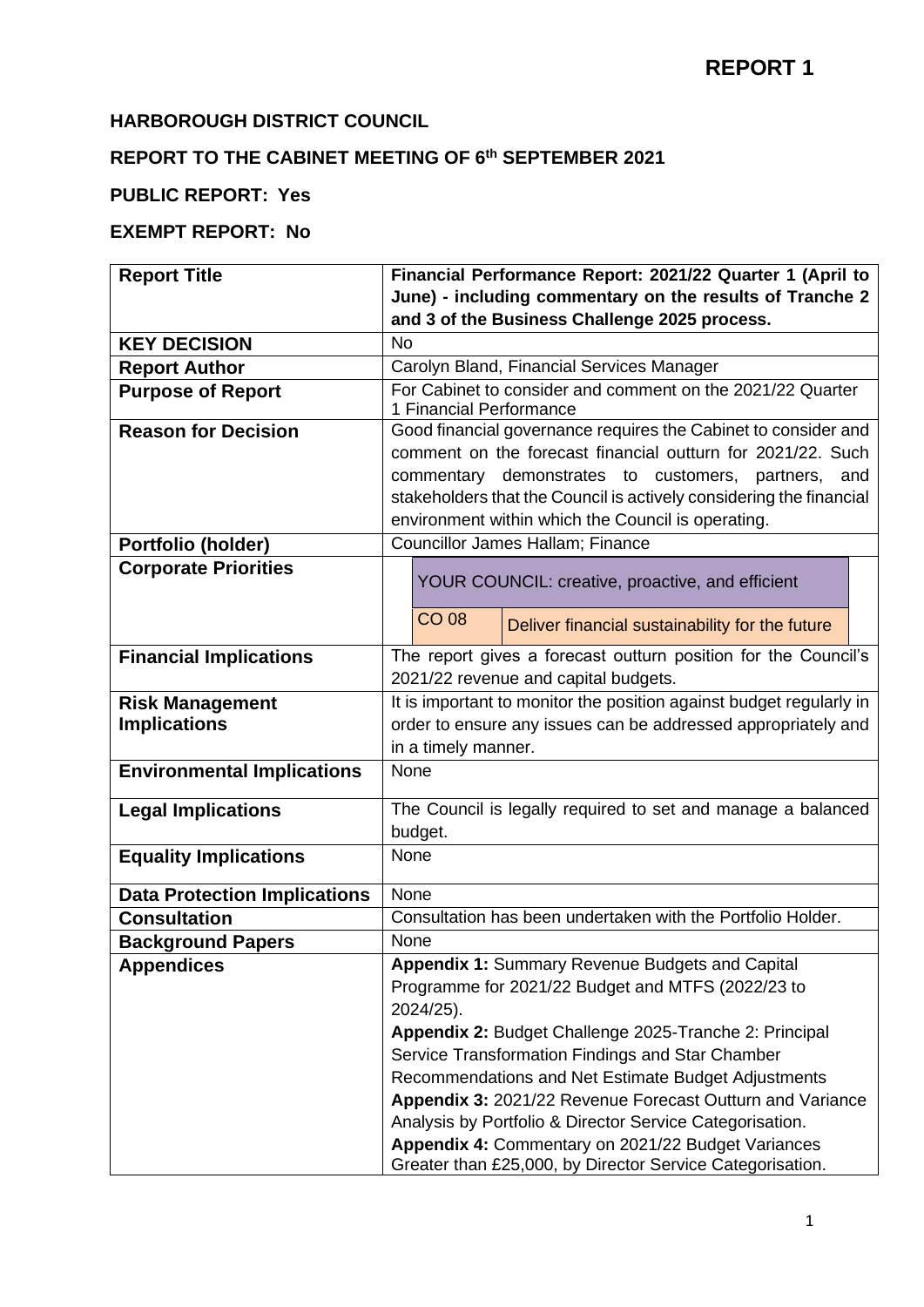|                       | Appendix 5: 2021/22 Capital Forecast Outturn and Variance<br>Analysis. |
|-----------------------|------------------------------------------------------------------------|
| <b>Recommendation</b> | That Cabinet considers the financial performance report and            |
|                       | comments on the Forecast Outturn (31 <sup>st</sup> March 2022) as      |
|                       | detailed within the report and associated appendices.                  |

### **1. EXECUTIVE SUMMARY**

- 1.1 This report sets out the financial forecast for Quarter 1, based on information at the end of June, for revenue and capital.
- 1.2 Based on the financial position as at 30 June 2021, the forecast outturn as at the 31<sup>st</sup> March 2022, based on known income and expenditure commitments and working assumptions, the forecast:
	- i. Revenue service outturn is forecasting an overspend of £182k; a variance of 1.4% to the approved budget.
	- ii. Capital outturn is forecasting an underspend of £176k; a variance of 3% to the approved budget.

# **2. BACKGROUND**

- 2.1 The Council approved the 2021/22 Budget and Medium-Term Financial Strategy (2022/23 to 2024/25) (MTFS); which included the Capital Programme in February 2021. This is summarised in **Appendix 1**.
- 2.2 In respect of:
	- the **Revenue budget**, the 2021/22 net service expenditure is £12.2m and after capital financing (£857k), the net expenditure for the delivery of services is £13.1m; over the MTFS period, this increases to £13.5m.
	- the **Capital Programme**, the 2021/22 programme totals £3.4m and is financed by £2.4m of external grants and capital receipts, £311k of direct revenue funding and £723k of unsupported borrowing (minimum revenue provision). Over the MTFS period the capital programme decreases to £1.1m.
	- **Reserves,** Council approved a net contribution to reserves of £742k; this was made-up of a contribution to reserves of £2.7m and a drawdown from reserves of £1.9m – the latter being the Councils "budget gap".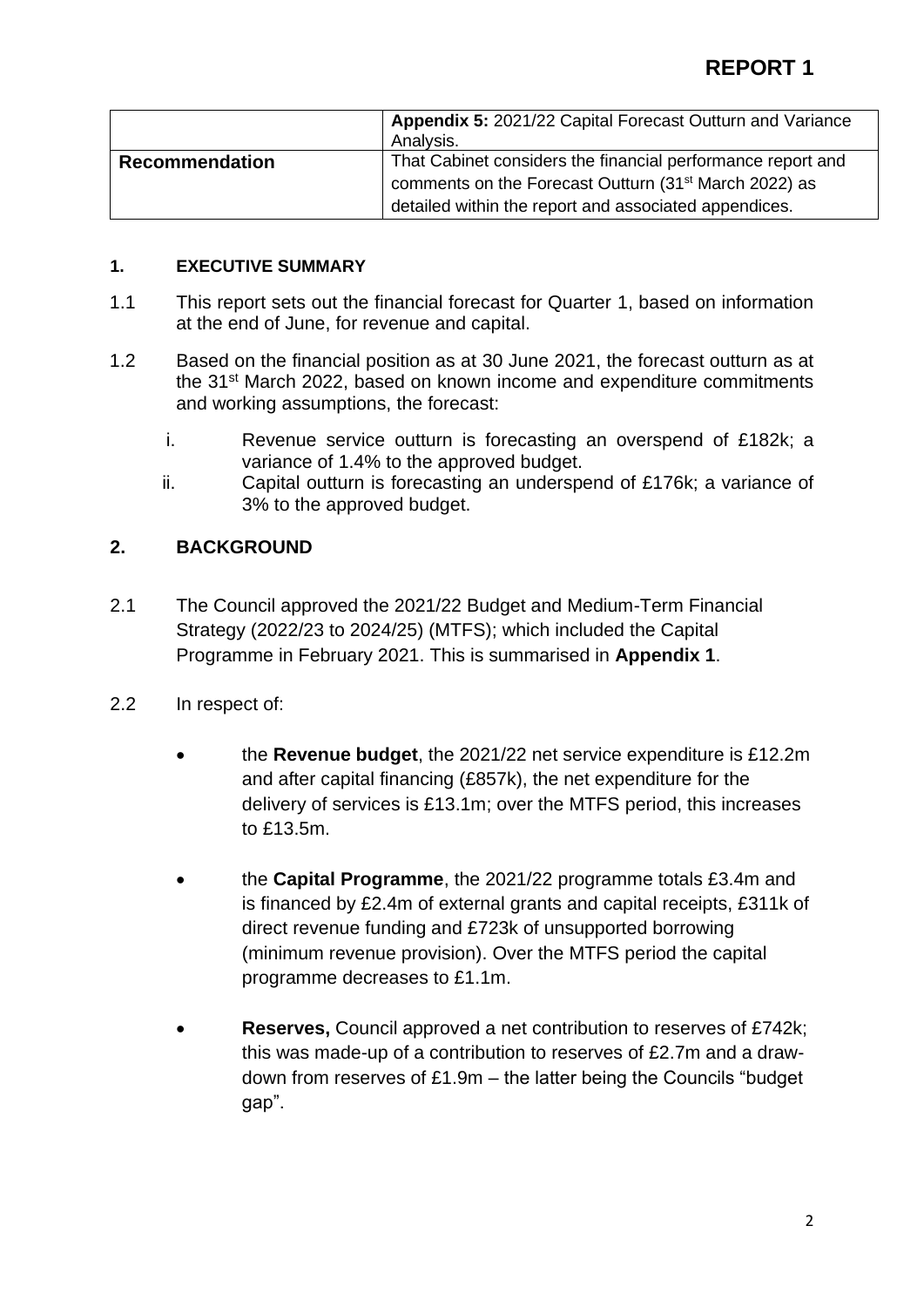2.3 Since the 2021/22 Revenue Budget and MTFS was approved in February, Council has approved additional revenue expenditure of £245k for 2021/22 and £572k over the MTFS period for additional support to the Councils Leisure service; this is summarised in **Table 1** below (excluding BC25 and virements etc).

|                                                                                                |            | Council Approved Additional Revenue Expenditure (April to June 2021): |         |         |          |  |  |  |
|------------------------------------------------------------------------------------------------|------------|-----------------------------------------------------------------------|---------|---------|----------|--|--|--|
| Approved 2021/22 Budget & MTFS (2022/23 to 2024/25)                                            |            |                                                                       |         |         |          |  |  |  |
|                                                                                                |            | 2021/22                                                               | 2022/23 | 2023/24 | 2024/25  |  |  |  |
|                                                                                                |            | £000                                                                  | £000    | £000    | £000     |  |  |  |
| <b>Original Net Expenditure</b>                                                                |            | 13,098                                                                | 13,023  | 13,036  | 13,500   |  |  |  |
|                                                                                                | Minute No. |                                                                       |         |         |          |  |  |  |
| Increase in service expenditure:                                                               |            |                                                                       |         |         |          |  |  |  |
| - Leisure: Contractor Costs                                                                    | 26.04.21   | 245                                                                   | 120     | 207     | 0        |  |  |  |
| <b>Updated Net Expenditure</b>                                                                 |            | 13,343                                                                | 13,143  | 13,243  | 13,500   |  |  |  |
| - additional use of Reserves                                                                   |            | (245)                                                                 | (120)   | (207)   | 0        |  |  |  |
| Updated Contributions to/(from) Reserves                                                       |            | 497                                                                   | (3,021) | (3,449) | (2,630)  |  |  |  |
| <b>Budget Requirement</b>                                                                      |            | 13,840                                                                | 10,122  | 9,794   | 10,870   |  |  |  |
| Total Grants                                                                                   |            | (7, 551)                                                              | (3,579) | (2,960) | (3, 702) |  |  |  |
| <b>Council Tax Requirement</b>                                                                 |            | 6,289                                                                 | 6,543   | 6,834   | 7,168    |  |  |  |
| NB. The Leisure Contractor costs for future years are still being negotiated. When the MTFS is |            |                                                                       |         |         |          |  |  |  |
| updated during 2022/23 budget setting the MTFS will then be updated for the confirmed figures. |            |                                                                       |         |         |          |  |  |  |
|                                                                                                |            |                                                                       |         |         |          |  |  |  |

2.4 Reflecting on last year, because of Covid-19, the Council did see significant impacts on service and corporate income streams. Some were entirely predictable, such as car parking income; but others, such as planning income was due to developers submitting plans later than liaison meetings had expected. For 2021/22, Finance have been working closely with services, acting as critical friend to value check their forecast outturns; however, it must be remembered that the forecast outturns are the responsibility of respective services. Further, the Director; Finance, ICT and Assets has advised services that they must provide fair and balanced forecast outturns. The reason for this guidance was to stress that the Council relies on this information to inform future resource planning and the achievement of corporate priorities. Therefore, the onus is on managers to ensure that their estimates are "realistic", based on prevailing knowledge and known market conditions i.e. not to be overly cautious or optimistic.

## **3. BUDGET CHALLENGE 2025**

3.1 Members will recall that since early Autumn of last year the Council has been reviewing its budget via the Budget Challenge 2025 programme. The programme reviewed all services in three tranches and the total identified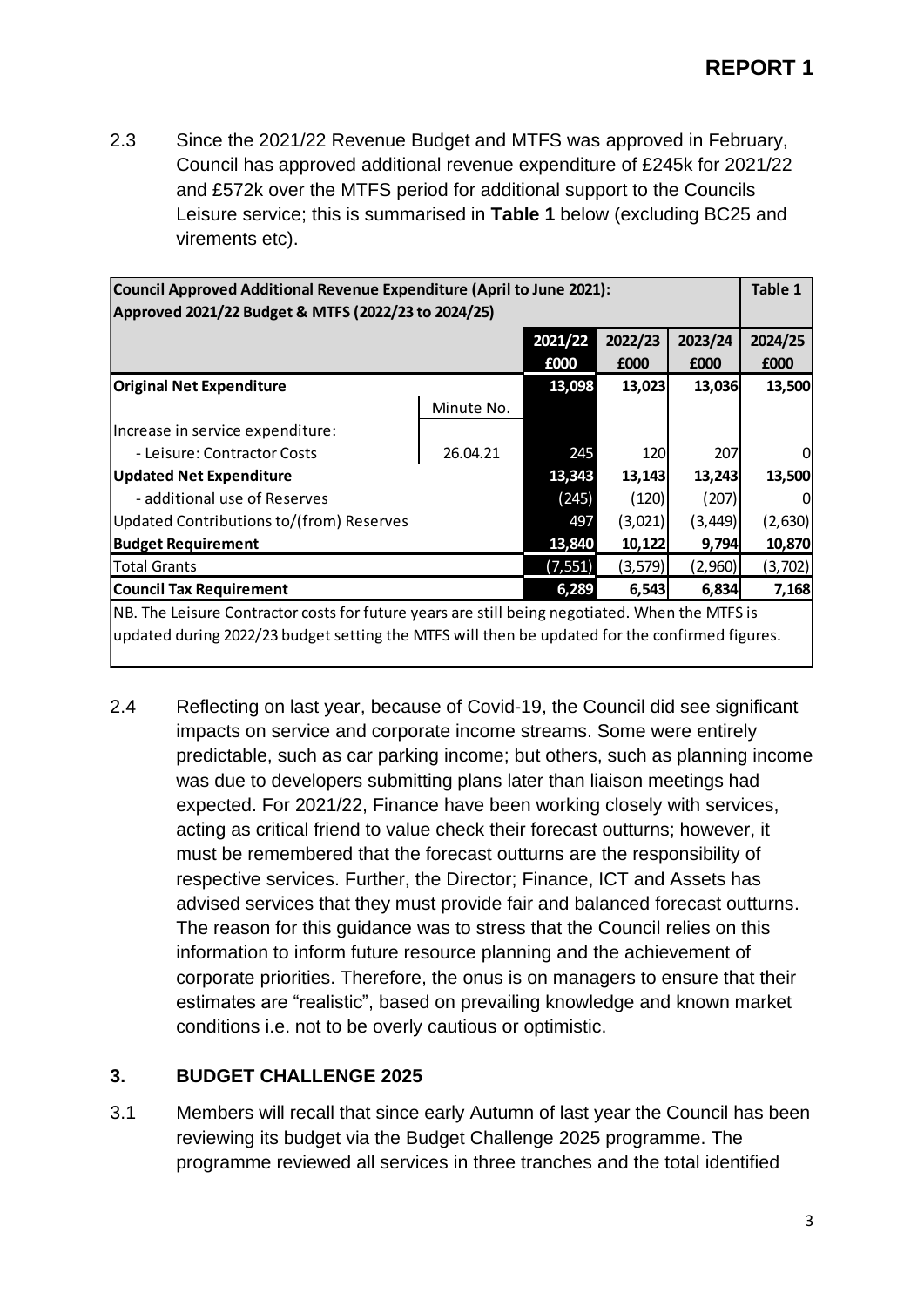annual savings by 2024/25 (the last year of the MTFS) is £3.2m; the break down by tranche is as follows:

- Tranche 1, £1.3m, reported to Star Chamber December 2021 and included in the 2021/22 Budget and MTFS.
- Tranche 2, £0.9m, reported to Star Chamber April 2021.
- Tranche 3, £0.9m, reported to Star Chamber June 2021.
- 3.2 In respect of Tranche 2 and 3, the savings are broken down between those that are "firm" (i.e. achievable now) and those where "more work is needed". A detailed analysis is shown in **Appendix 2** and summarised in **Table 2** below.

| Budget Challenge 2025: Tranche 2 & 3 - Summary of Savings |                  |         |          |                     |          |          |         |                                 |         |         |          | Table 2                         |         |
|-----------------------------------------------------------|------------------|---------|----------|---------------------|----------|----------|---------|---------------------------------|---------|---------|----------|---------------------------------|---------|
|                                                           |                  |         |          | <b>Firm Savings</b> |          |          |         | <b>More Work Needed Savings</b> |         |         |          | <b>Total Savings Identified</b> |         |
| <b>Service</b>                                            |                  | 2021/22 | 2022/23  | 2023/24             | 2024/25  | 2021/22  | 2022/23 | 2023/24                         | 2024/25 | 2021/22 | 2022/23  | 2023/24                         | 2024/25 |
|                                                           |                  | £000    | £000     | £000                | £000     | £000     | £000    | £000                            | £000    | £000    | £000     | £000                            | £000    |
| Finance                                                   |                  | (129)   | (359)    | (461)               | (461)    |          |         |                                 |         | (129)   | (359)    | (461)                           | (461)   |
| Planning, Environment &<br>Waste                          |                  | (132)   | (219)    | (219)               | (219)    | (1)      | (200)   | (199)                           | (225)   | (133)   | (419)    | (418)                           | (444)   |
| Wellbeing & Communities                                   |                  | 216     | 54       | (46)                | (86)     | $\Omega$ | 0       |                                 | Ol      | 216     | 54       | (46)                            | (86)    |
| Strategy (aka Planning &<br>Regeneration)                 |                  | 310     | (248)    | (185)               | (156)    | (4)      | (26)    | (34)                            | (42)    | 307     | (274)    | (219)                           | (198)   |
| Corporate & Regulatory<br>Services                        |                  | (277)   | (394)    | (408)               | (419)    | $\Omega$ | (151)   | (167)                           | (182)   | (277)   | (545)    | (575)                           | (601)   |
|                                                           | Per Annum        | (12)    | (1, 166) | (1, 319)            | (1, 341) | (5)      | (377)   | (400)                           | (449)   | (17)    | (1, 543) | (1,719)                         | (1,790) |
| <b>Total Savings</b>                                      | <b>Over MTFS</b> |         |          | (3,838)             |          |          |         | (1, 229)                        |         |         |          | (5,067)                         |         |

- 3.3 In respect of recognising savings:
	- Members will recall that in the budget report approved by Council in February, that it was anticipated that Tranche 2 and 3 would generate net savings and therefore, as per Financial Regulations, that as this would be a net reduction in resources that it would not be necessary to report to Council.
	- At this time, it is prudent to only recognise those savings that are "firm". For 2021/22 this represents £22k but does increase to £1.3m by 2024/25. These savings have now been included within the Councils 2021/22 budget and MTFS; giving an updated net service expenditure of £13m; compared to £13.1m.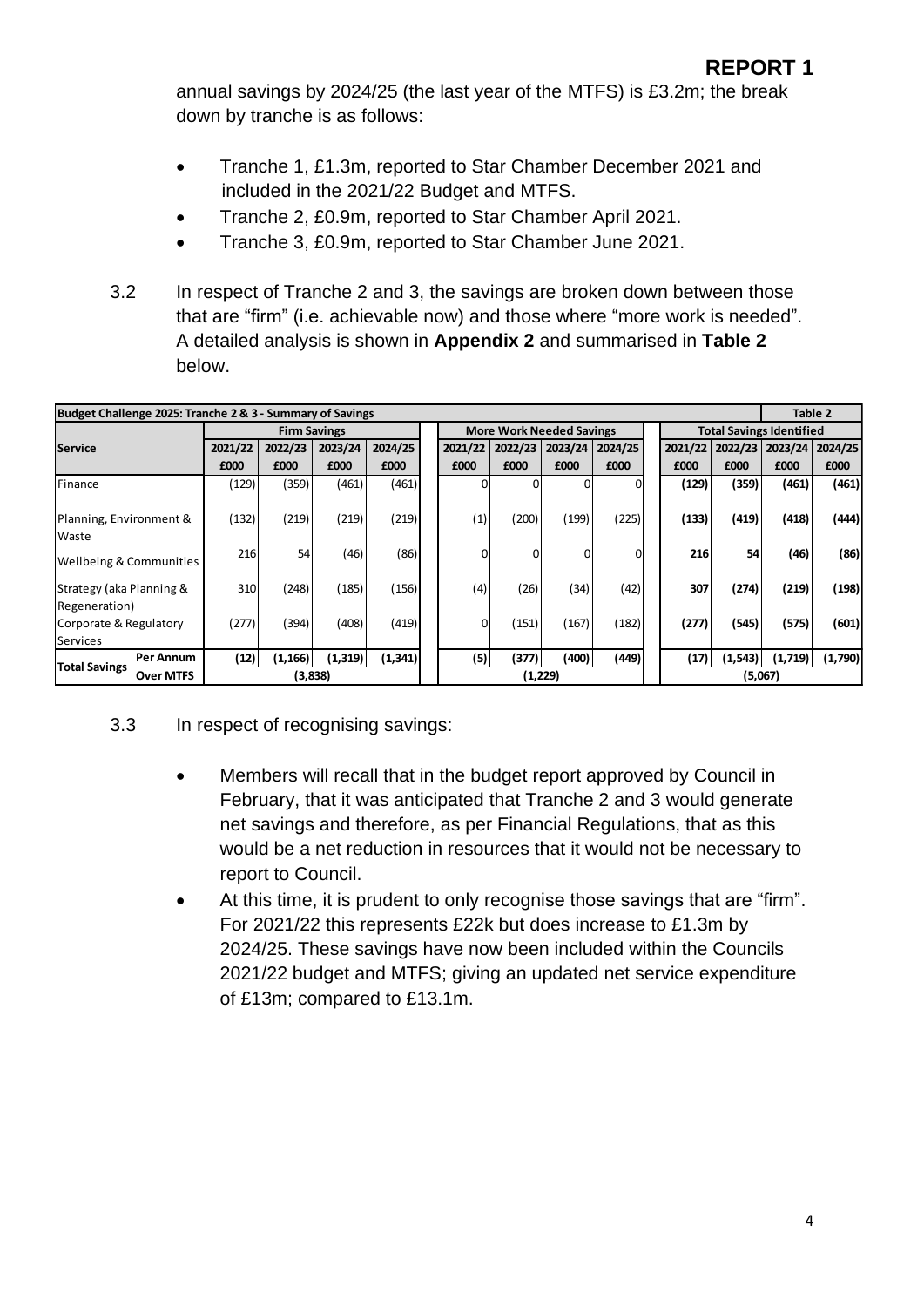### **4. FINANCIAL PERFORMANCE - Revenue**

- 4.1 Providing an accurate forecast outturn based on the financial performance at Quarter 1 can be challenging as many things can occur between the end of June and the end of the financial year; as the impact of the Coronavirus Pandemic over the past year has clearly shown.
- 4.2 It is fair to say that at the time of drafting this report, the impacts of the pandemic are still being felt, directly and indirectly by the Council and of course by both our residents and businesses. Such impacts are starting to emerge with the Council committing to provide additional resources to support its Leisure service (2.3).

### **Revenue Headlines**

- 4.3 The forecast outturn for the current financial year and the impact over the MTFS is summarised in paragraphs 4.4 to 4.9 below. It should be noted that the following "service" forecast outturns are net of Covid 19 expenditure/lost income that is to be financed from the CV19 Internal Recovery Earmarked Reserve. If there is residual Covid 19 expenditure/lost income, this is considered "business as usual" as it will be financed from the General Fund.
- 4.4 **2021/22**; in respect of the Updated Net Expenditure budget of £13.3m, the forecast outturn is £13.5m, which represents an overspend of the budget by £172k. A "financial" variance analysis based on both Portfolio and Director service categorisation, and an accompanying Reserve analysis is shown at **Appendix 3** and summarised in **Table 3** below. The reasons for variances greater than £25k is shown in **Appendix 4**.

| Summary of 2021/22 Revenue Budget Variances, by Director Service |                                         |                                           |                  | Table 3                                     |
|------------------------------------------------------------------|-----------------------------------------|-------------------------------------------|------------------|---------------------------------------------|
| Categorisation                                                   |                                         |                                           |                  |                                             |
| <b>Service</b>                                                   | <b>Updated</b><br><b>Budget</b><br>£000 | <b>Forecast</b><br><b>Outturn</b><br>£000 | Variance<br>£000 | Commentary                                  |
| lChief Executive                                                 | 223                                     | 221                                       | (2)              |                                             |
| Deputy Chief Executive                                           | 1,545                                   | 1,586                                     |                  | 41 Cumulative variances less than<br>£25k   |
| Governance                                                       | 823                                     | 835                                       | 12               |                                             |
| Finance & Assets                                                 | 2,895                                   | 3,087                                     |                  | 192 Provision for pay increase £165k        |
| <b>Communities</b>                                               | 6,147                                   | 6,052                                     |                  | (95) Cumulative variances less than<br>£25k |
| Planning                                                         | 886                                     | 910                                       | 24               |                                             |
| <b>Net Direct Cost of Services</b>                               | 12,519                                  | 12,691                                    | 172              |                                             |
| Finance & Assets: Capital Financing (*)                          | 857                                     | 857                                       |                  |                                             |
| <b>Net Expenditure</b>                                           | 13,376                                  | 13,548                                    | 172              |                                             |
| NB.                                                              |                                         |                                           |                  |                                             |

<sup>\*</sup> Finance & Assets are allocated to this item, but this item (Minimum Revenue Provision) is dependent on other services actioning the capital programme.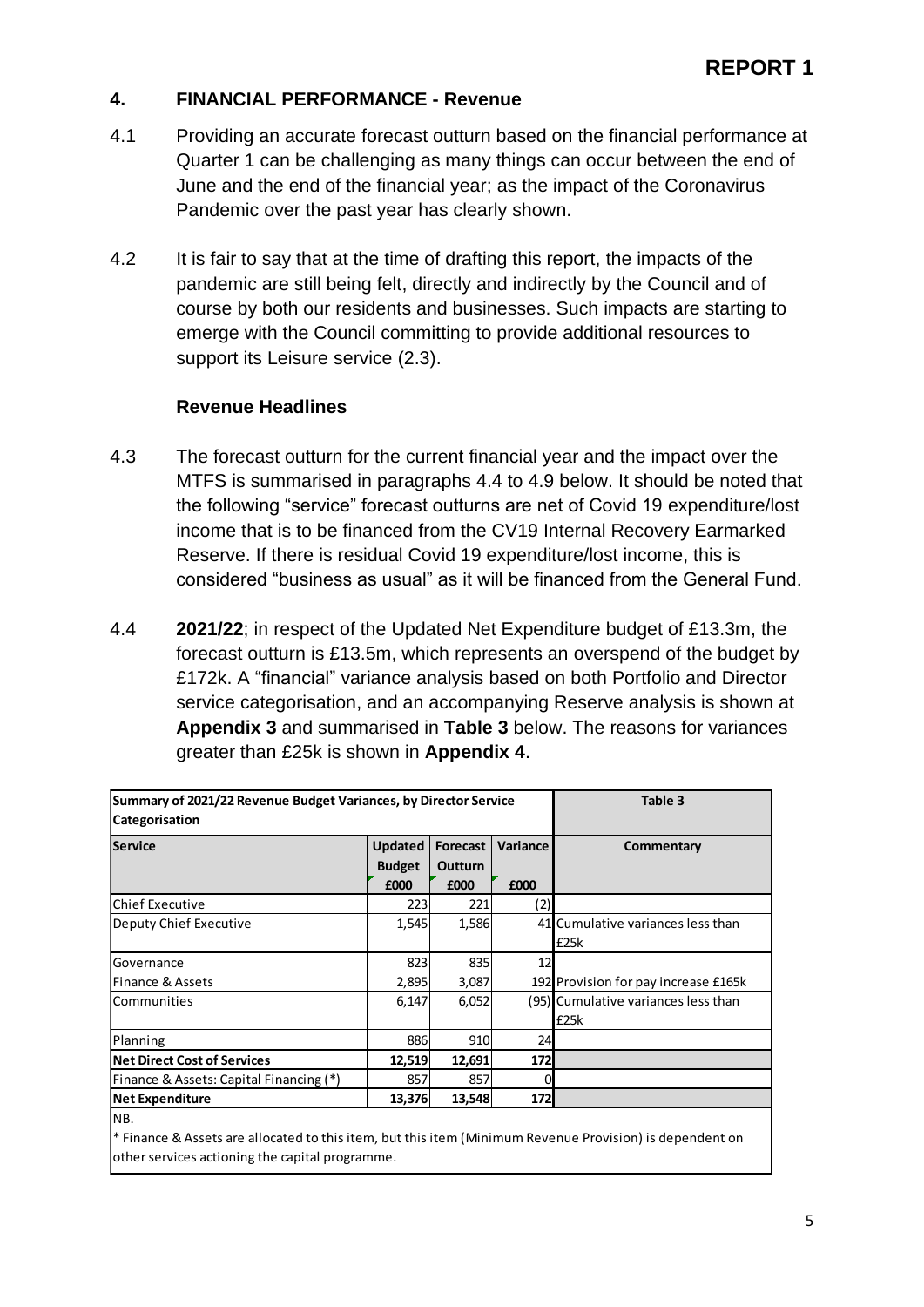- 4.5 It should be noted that included within the 2021/22 forecast estimate is a corporate increase in respect of employees pay. The Council was notified on in July that the national employers have proposed a pay increase of 1.75% for all staff. Members will recall that as part of the budget they approved the following employee pay indices for 2021/22 and for each year of the MTFS, totalling £658k:
	- 2021/22: 0%
	- 2021/22: 1%
	- 2022/23: 1.5%
	- 2023/24: 2%
- 4.6 If a 1.75% increase is finally agreed for local government, then the additional cost in 2021/22 is £165k - this is the majority of the 2021/22 overspend of £182k (1.2). Over the MTFS this increases the pay budget by £675k.
- 4.7 Regarding **Reserves**; inevitably as the Council progresses through any year its use of reserves will flex depending on:
	- the macro and micro economic climate that the Council finds itself, and
	- along with its need to meet its corporate priorities and statutory obligations.
- 4.8 As required by the Reserves Strategy, considering the 2021/22 overspend of the revenue budget, Cabinet is asked to note that through the active management of reserves that the General Fund (Unallocated) Reserve is maintained at 20%, the approved minimum level of reserves.
- 4.9 Further, in respect of the budget gap for 2021/22, members will recall that when the budget was set in February, the Council was forecasting a budget gap of £1.9m (2.2). With the various budget changes noted within this report, the "Updated Budget" gap has increased to £2.2m (**Appendix 3**). With the expected additional pay award, residual CV19 costs and corporate funding reductions, the 2021/22 gap is £2.7m.

## **Implications over the MTFS**

4.10 As well as reflecting on the current year's financial performance, services are now asked to also reflect on future years implications for their services so members can consider the potential impact for future decision-making and the achievement of its ambition to deliver financially sustainable services over the medium-term. At this time, as shown in **Table 4** below, that ambition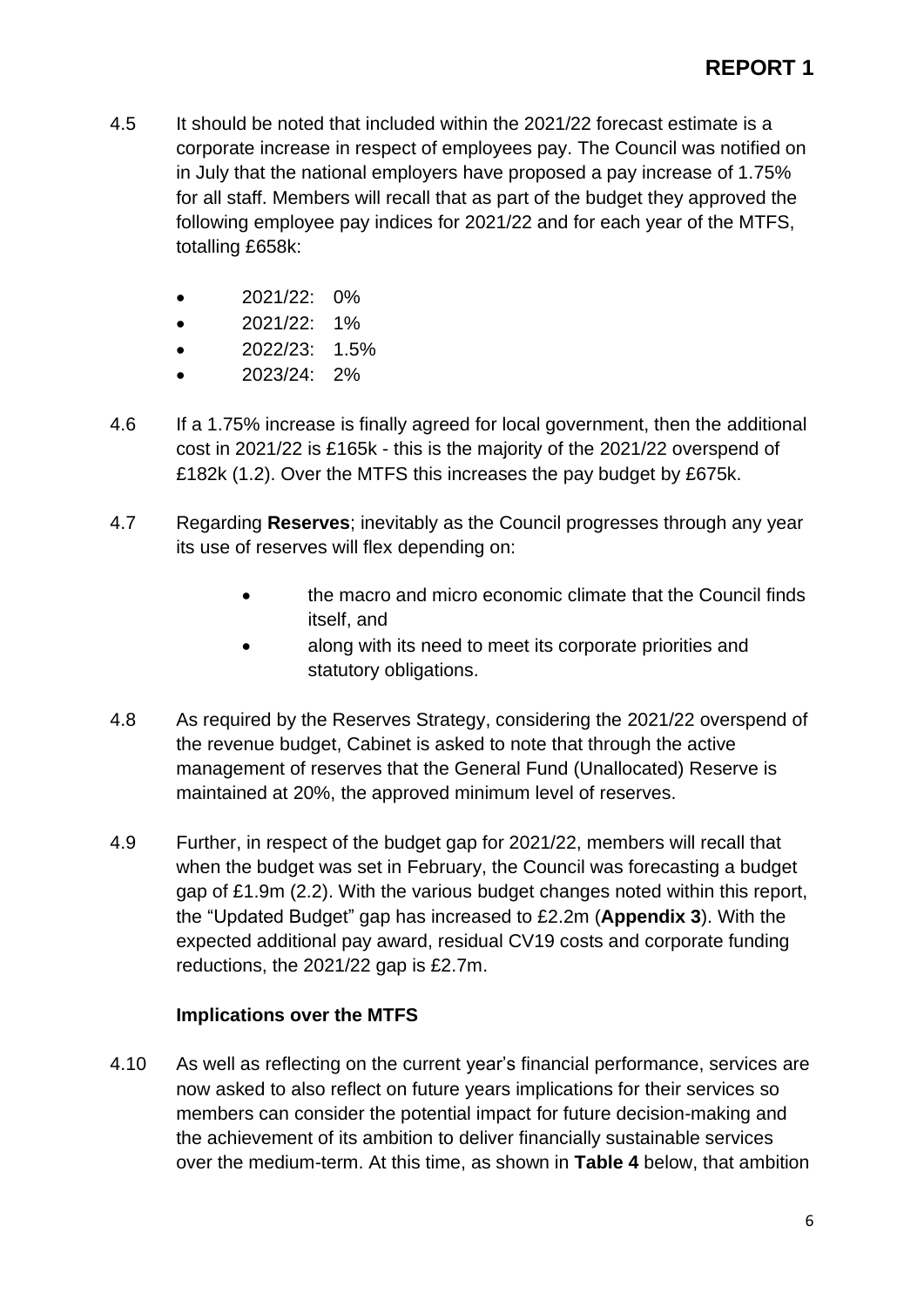is not achieved within the current MTFS period because, by the end of 2024/25, the Council is still required to draw down from reserves to achieve a balanced budget (i.e. the budget gap by 2024/25, based on "firm" BC25 savings is £1.3m).

|                            | Updated Medium-Term Financial Strategy (2021/22 to 2024/25)                          |                                               |                 |                 | Table 4         |
|----------------------------|--------------------------------------------------------------------------------------|-----------------------------------------------|-----------------|-----------------|-----------------|
|                            | BC25 Tranche 2 & 3 "Firm" Savings                                                    | 2021/22<br><b>Forecast</b><br>Outturn<br>£000 | 2022/23<br>£000 | 2023/24<br>£000 | 2024/25<br>£000 |
|                            | Net Direct Cost of Services                                                          | 12,691                                        | 12,111          | 12,067          | 12,332          |
|                            | Capital Financing                                                                    | 857                                           | 912             | 969             | 1,168           |
| Service Spend<br>Change in | <b>Net Expenditure</b>                                                               | 13,548                                        | 13,023          | 13,036          | 13,500          |
|                            | 2022/23 to 2024/25                                                                   |                                               |                 |                 |                 |
|                            | - BC25 - Tranche 2                                                                   |                                               | (646)           | (583)           | (554)           |
|                            | - BC25 - Tranche 3                                                                   |                                               | (520)           | (736)           | (787)           |
|                            | <b>Updated Net Expenditure</b>                                                       | 13,548                                        | 11,857          | 11,717          | 12,159          |
|                            | Contributions to/(from) Reserves                                                     |                                               |                 |                 |                 |
|                            | - General Reserves                                                                   | (2,758)                                       | (2, 559)        | (2,739)         | (2,630)         |
|                            | - Earmarked Reserves                                                                 | 2,820                                         | 824             | 816             | 1,341           |
|                            | <b>Total Reserve Contributions</b>                                                   | 62                                            | (1,735)         | (1, 923)        | (1, 289)        |
|                            | <b>Budget Requirement</b>                                                            | 13,610                                        | 10,122          | 9,794           | 10,870          |
|                            | <b>Total Grants</b>                                                                  | (7, 321)                                      | (3, 579)        | (2,960)         | (3, 702)        |
|                            | <b>Council Tax Requirement</b>                                                       | 6,289                                         | 6,543           | 6,834           | 7,168           |
|                            | NB. Future years MTFS budgets have not been adjusted for the pay award as this award |                                               |                 |                 |                 |
|                            | has not yet been agreed.                                                             |                                               |                 |                 |                 |

# **5. FINANCIAL PERFORMANCE – Capital**

5.1 The Capital Programme for **2021/22** totals £3.4m, of which £2.5m was brought forward from previous years, £0.9m is in respect of new initiatives for 2021/22. The forecast outturn is £5.7m, which represents an underspend of the budget by £176k. A summary variance analysis is shown in **Table 5**, with a detail analysis, with associated commentary, is shown in **Appendix 5**.

| Summary of 2021/22 Capital Budget Variance Greater than £25,000 |                       |                               |       |          | Table 5                           |
|-----------------------------------------------------------------|-----------------------|-------------------------------|-------|----------|-----------------------------------|
| <b>Service</b>                                                  |                       | Updated   Forecast<br>Outturn |       | Variance | Commentary                        |
|                                                                 | <b>Budget</b><br>£000 | £000                          | £000  |          |                                   |
| Capital Projects Approved in previous years                     | 4,507                 | 4,317                         | (190) |          | -4% £190k on housing developments |
| New Capital Proposals                                           | L,389                 | 1,403                         | 14    | $1\%$    |                                   |
| <b>Net Capital Programme</b>                                    | 5,896                 | 5,720                         | (176) | $-3%$    |                                   |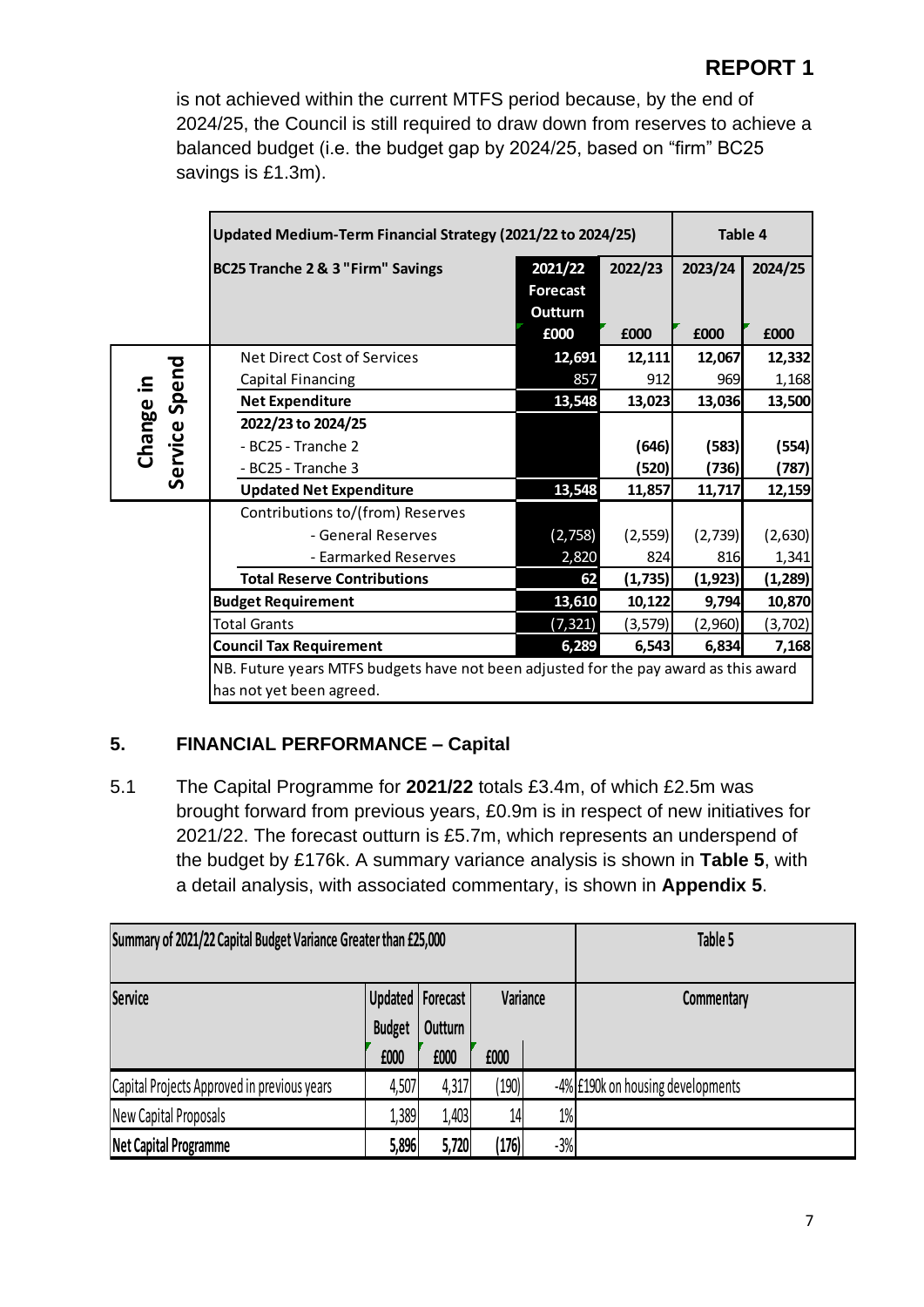## **6. Impact of the Covid-19 Pandemic**

## **Expenditure to be financed by the Council**

- 6.1 Members will recall that when they approved the 2021/22 Budget that the government was awarding the Council several CV19 related grants, which the Council has agreed to use to set-off expected corporate income losses.
- 6.2 As noted in 3.4, the net service expenditure has been netted down for the CV19 expenditure that is to be financed using the CV19 Internal Recovery Earmarked Reserve. To enable members to see the full impact of current year CV-19 expenditure or lost income, this is shown in **Table 6** along with whether the item is being financed from within service expenditure or the earmarked reserve. In summary the expenditure/income to be financed from the CV19 Internal Recovery Earmarked Reserve totals £270k.

| 2021/22 - CV19 Related Expenditure and Lost Income |                         |                                                                                                                                               |                                                              | Table 6             |
|----------------------------------------------------|-------------------------|-----------------------------------------------------------------------------------------------------------------------------------------------|--------------------------------------------------------------|---------------------|
|                                                    | <b>CV19 Expenditure</b> | <b>CV19 Lost Income</b>                                                                                                                       | <b>Financing</b>                                             |                     |
| <b>Service</b>                                     | Commentary              | Commentary                                                                                                                                    | <b>CV19 Internal</b><br>Recovery<br><b>Earmarked Reserve</b> | <b>General Fund</b> |
|                                                    | £000                    | £000                                                                                                                                          | £000                                                         | £000                |
| lChief Executive                                   | 0                       | $\theta$                                                                                                                                      | $\Omega$                                                     | 0                   |
| Deputy Chief Executive                             | 6 Market Hall           | 55 Market Hall - income down due to<br>restrictions in space in the hall and a<br>reduced footfall, partly mitigated by<br>Government funding | 61                                                           | $\Omega$            |
| <b>IGovernance</b>                                 | 0                       | 115 Car Parking - income down for both<br>car parks and permits, partly<br>mitigated by Government funding                                    | 115                                                          | 01                  |
| Finance & Assets                                   | 17 Corporate            | 66 Interest and Investment Income<br>down because of the continued<br>reduction in interest rates and<br>dividends                            | 83                                                           | 0                   |
| Communities                                        | 11 Homelessnes          | 0                                                                                                                                             | 11                                                           |                     |
| Planning                                           | 0                       | 0                                                                                                                                             | O                                                            | 0                   |
| <b>Total</b>                                       | 34                      | 236                                                                                                                                           | 270                                                          | 01                  |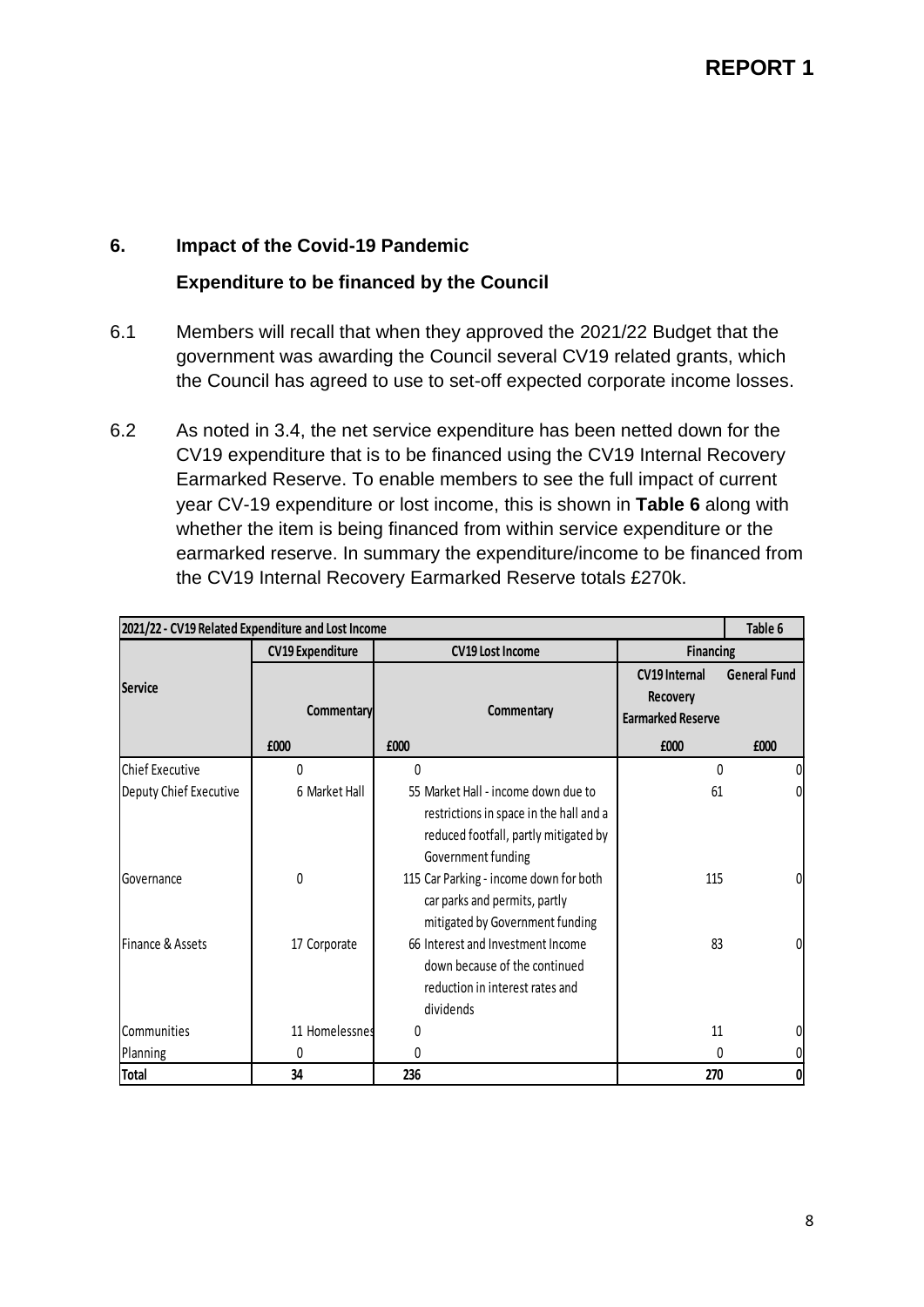# **Government Grants Awarded to the Councils Community**

6.3 Members will recall that since the start of the pandemic the Council has been acting as agent for the Government and awarding a varied range of grants to both its business and residential community. From the 1st April 2021 the government still required the Council to deliver a number of grants; a summary analysis is shown below in **Table 7**.

| <b>ANALYSIS OF GRANTS SINCE 1ST APRIL 2021</b>                                                                    |                                                     | <b>TABLE 7</b>                                     |
|-------------------------------------------------------------------------------------------------------------------|-----------------------------------------------------|----------------------------------------------------|
| <b>TYPE OF GRANT</b>                                                                                              | <b>Grants from 1/4/2021</b><br><b>PAYMENTS</b><br>£ | Grants from 1/4/2021<br><b>NO OF GRANTS</b><br>No. |
| National Lockdown Grant & Closed Lockdown Payment.<br>These grants will be combined and paid as a single payment. | 238,512                                             | 29                                                 |
| National Lockdown Grant                                                                                           | 234,187                                             | 89                                                 |
| <b>Local Restrictions Support Grant</b>                                                                           | 51,175                                              | 60                                                 |
| Additional Restrictions Grant - discretionary grant                                                               | 591,133                                             | 324                                                |
| Test and trace self isolation payments                                                                            | 23,500                                              | 47                                                 |
| <b>Restart Grant</b>                                                                                              | 4,016,042                                           | 540                                                |
| <b>TOTAL</b>                                                                                                      | 5,154,549                                           | 1,089                                              |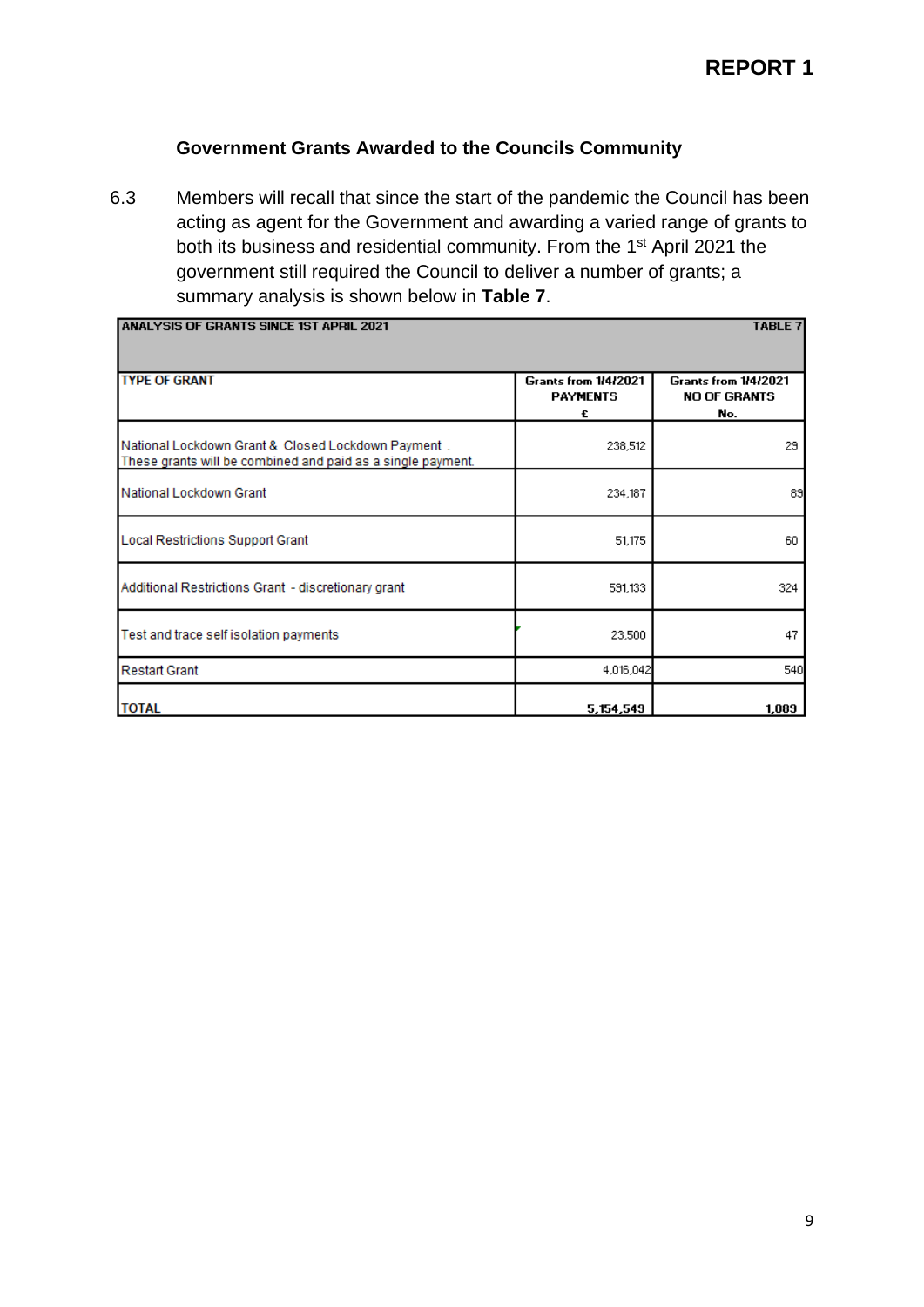# **Appendix 1**

| <b>REVENUE</b>                                                                |          |          |          |          |
|-------------------------------------------------------------------------------|----------|----------|----------|----------|
| Approved 2021/22 Budget & Medium-Term Financial Strategy (2022/23 to 2024/25) |          |          |          |          |
|                                                                               | 2021/22  | 2022/23  | 2023/24  | 2024/25  |
|                                                                               | £000     | £000     | £000     | £000     |
| <b>Net Direct Cost of Services</b>                                            | 12,241   | 12,111   | 12,067   | 12,332   |
| Capital Financing                                                             | 857      | 912      | 969      | 1,168    |
| <b>Net Expenditure</b>                                                        | 13,098   | 13,023   | 13,036   | 13,500   |
| Contributions to/(from) Reserves                                              |          |          |          |          |
| - General Reserves                                                            | (1, 935) | (2, 559) | (2,739)  | (2,630)  |
| - Earmarked Reserves                                                          | 2,677    | (342)    | (503)    | 0        |
|                                                                               | 742      | (2,901)  | (3, 242) | (2,630)  |
| <b>Budget Requirement</b>                                                     | 13,840   | 10,122   | 9,794    | 10,870   |
| <b>Total Grants</b>                                                           | (7, 551) | (3, 579) | (2,960)  | (3, 702) |
| <b>Council Tax Requirement</b>                                                | 6,289    | 6,543    | 6,834    | 7,168    |

# **Summary Revenue Budgets and Capital Programme for 2021/22 Budget and MTFS (2022/23 to 2024/25)**

| <b>CAPITAL PROGRAMME</b>                                                      |         |            |         |          |
|-------------------------------------------------------------------------------|---------|------------|---------|----------|
| Approved 2021/22 Budget & Medium-Term Financial Strategy (2022/23 to 2024/25) |         |            |         |          |
|                                                                               | 2021/22 | 2022/23    | 2023/24 | 2024/25  |
|                                                                               | £000    | £000       | £000    | £000     |
| <b>Capital Projects Approved in previous</b>                                  | 2,512   | 7,057      | 1,835   | 1,065    |
| years (either commenced or to start)                                          |         |            |         |          |
|                                                                               |         |            |         |          |
| <b>New Capital Proposals</b>                                                  |         |            |         |          |
| ICT & Transformation                                                          | 280     | <b>150</b> | 100     | $\Omega$ |
| Lifeline                                                                      | 40      |            | O       | 0        |
| Environmental                                                                 | 59      |            | 0       | 0        |
| Lutterworth Town Centre Heritage                                              | 530     |            | 0       | 0        |
| <b>Action Zone</b>                                                            |         |            |         |          |
| <b>Total</b>                                                                  | 3,421   | 7,207      | 1,935   | 1,065    |
| <b>Sources of Finance</b>                                                     |         |            |         |          |
| <b>External Funding &amp; Grants</b>                                          | 1,571   | 720        | 720     | 720      |
| Capital Receipts                                                              | 816     | 3,650      | 450     | 50       |
| Service Charges                                                               | 61      |            | 6       | 17       |
| <b>Direct Revenue Financing</b>                                               | 250     | 150        | 100     | 0        |
| Unsupported Borrowing (MRP)                                                   | 723     | 2,681      | 659     | 278      |
|                                                                               |         |            |         |          |
| <b>Total</b>                                                                  | 3,421   | 7,207      | 1,935   | 1,065    |
| <b>Net Cost of Capital Programme</b>                                          | 0       | 0          | 0       | 0        |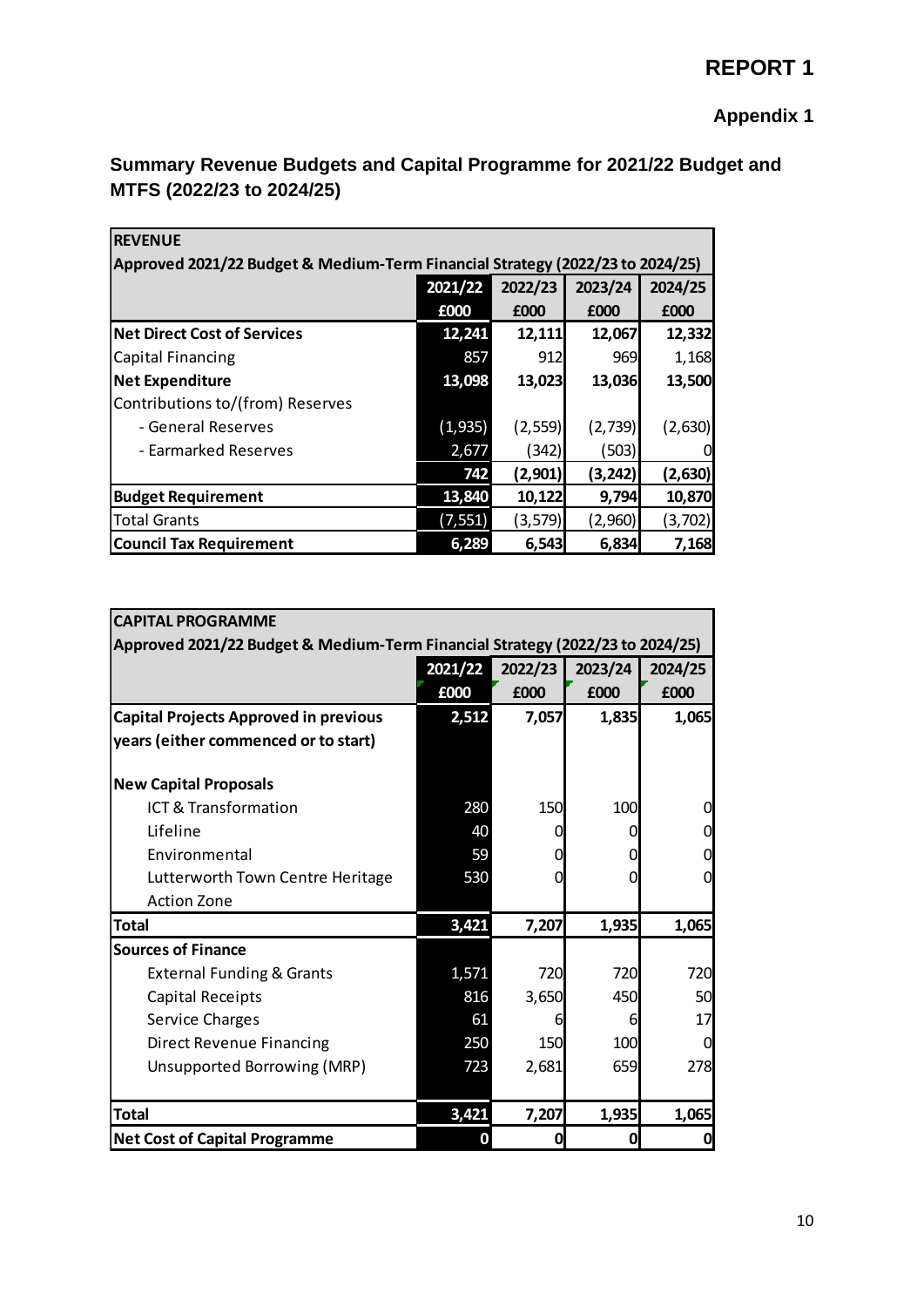# **REPORT 1**

|                                         |                                                                                                                                                                                                                                                                                                                                                                                                                                                                                                                                                                                                                                                                                                                                                                                                                                                                                                                                                                                                                                                                                                                                                                                                                                                                                                                                                                                                                                                                                                                                        |                                                                                                             |                                 |                     |                |                |                                 |                |                                 |                |                                 |                                 | <b>Appendix 2</b> |       |
|-----------------------------------------|----------------------------------------------------------------------------------------------------------------------------------------------------------------------------------------------------------------------------------------------------------------------------------------------------------------------------------------------------------------------------------------------------------------------------------------------------------------------------------------------------------------------------------------------------------------------------------------------------------------------------------------------------------------------------------------------------------------------------------------------------------------------------------------------------------------------------------------------------------------------------------------------------------------------------------------------------------------------------------------------------------------------------------------------------------------------------------------------------------------------------------------------------------------------------------------------------------------------------------------------------------------------------------------------------------------------------------------------------------------------------------------------------------------------------------------------------------------------------------------------------------------------------------------|-------------------------------------------------------------------------------------------------------------|---------------------------------|---------------------|----------------|----------------|---------------------------------|----------------|---------------------------------|----------------|---------------------------------|---------------------------------|-------------------|-------|
| <b>Tranche 2</b>                        |                                                                                                                                                                                                                                                                                                                                                                                                                                                                                                                                                                                                                                                                                                                                                                                                                                                                                                                                                                                                                                                                                                                                                                                                                                                                                                                                                                                                                                                                                                                                        |                                                                                                             |                                 |                     |                |                |                                 |                |                                 |                |                                 |                                 |                   |       |
|                                         |                                                                                                                                                                                                                                                                                                                                                                                                                                                                                                                                                                                                                                                                                                                                                                                                                                                                                                                                                                                                                                                                                                                                                                                                                                                                                                                                                                                                                                                                                                                                        |                                                                                                             |                                 | <b>Firm Savings</b> |                |                |                                 |                | <b>More Work Needed Savings</b> |                |                                 | <b>Total Savings Identified</b> |                   |       |
| <b>Service</b>                          |                                                                                                                                                                                                                                                                                                                                                                                                                                                                                                                                                                                                                                                                                                                                                                                                                                                                                                                                                                                                                                                                                                                                                                                                                                                                                                                                                                                                                                                                                                                                        |                                                                                                             | 2021/22 2022/23 2023/24 2024/25 |                     |                |                | 2021/22 2022/23 2023/24 2024/25 |                |                                 |                | 2021/22 2022/23 2023/24 2024/25 |                                 |                   |       |
|                                         |                                                                                                                                                                                                                                                                                                                                                                                                                                                                                                                                                                                                                                                                                                                                                                                                                                                                                                                                                                                                                                                                                                                                                                                                                                                                                                                                                                                                                                                                                                                                        |                                                                                                             | £000                            | £000                | £000           | £000           | £000                            | £000           | £000                            | £000           | £000                            | £000                            | £000              | £000  |
| Finance, ICT & Assets - Total           |                                                                                                                                                                                                                                                                                                                                                                                                                                                                                                                                                                                                                                                                                                                                                                                                                                                                                                                                                                                                                                                                                                                                                                                                                                                                                                                                                                                                                                                                                                                                        |                                                                                                             | (77)                            | (117)               | (117)          | (117)          | $\bf{0}$                        | 0              | 0                               | 0              | (77)                            | (117)                           | (117)             | (117) |
| 1 Facilities Management                 | Service Redesign                                                                                                                                                                                                                                                                                                                                                                                                                                                                                                                                                                                                                                                                                                                                                                                                                                                                                                                                                                                                                                                                                                                                                                                                                                                                                                                                                                                                                                                                                                                       | Savings to contracts                                                                                        | (11)                            | (11)                | (11)           | (11)           | $\circ$                         | $\circ$        | $\overline{0}$                  | $\overline{0}$ | (11)                            | (11)                            | (11)              | (11)  |
|                                         | Income Generation                                                                                                                                                                                                                                                                                                                                                                                                                                                                                                                                                                                                                                                                                                                                                                                                                                                                                                                                                                                                                                                                                                                                                                                                                                                                                                                                                                                                                                                                                                                      |                                                                                                             | $\overline{0}$                  | (18)                | (18)           | (18)           | $\mathbf 0$                     | $\overline{0}$ | 0                               | o              | $\bf{0}$                        | (18)                            | (18)              | (18)  |
|                                         | Budget Challenge 2025: Principal Service Transformation Findings & Star Chamber Recommendations that have Net Estimate Budget Adjustments<br>Principal BC5 Service Findings and Star Chamber Recommendations<br>Promotion of external meeting rooms at The Symington Building<br>Review of the Quick Response Team, with potential outsource to FCC.<br>Outsourcing<br>Sub-Total<br>Planning, Environment & Waste - Total<br>2 Strategic & Local Planning<br>Service Redesign<br>Review of software packages<br>Potential savings from Local Plan<br>Staffing<br>Neighbourhood Planning<br>Income Generation<br>Local Plan Joint working opportunities<br>Partnerships<br>Sub-Total<br>Incremental Budget Savings not yet recognised in 2021/22<br><b>Savings</b><br>Service Redesign<br>Strategic Growth planning officer posts.<br>Medium-Term Service Restructure<br><b>Enhanced Pre-Application Service</b><br>Income Generation<br><b>Planning Perfirmance Agreements</b><br>Partnerships<br>Planning enforcement team provides management skills to another authority<br>Sub-Total<br>3 Building Control<br>Partnerships<br>Further service delegation; requires some initial investment and then savings thereafter.<br>Sub-Total<br>4 s.106 Review<br>No direct savings, but significant changes in processes that will require further approval and scrutiny.<br>(Cross-Cutting Review)<br>Sub-Total<br>Strategy (aka Planning & Regeneration) - Total<br>Incremental Budget Kickstart Funding<br>1 Eco Dev - Team<br>Savings | (66)                                                                                                        | (88)                            | (88)                | (88)           | $\mathbf 0$    | $\mathbf 0$                     | o              | O                               | (66)           | (88)                            | (88)                            | (88)              |       |
|                                         |                                                                                                                                                                                                                                                                                                                                                                                                                                                                                                                                                                                                                                                                                                                                                                                                                                                                                                                                                                                                                                                                                                                                                                                                                                                                                                                                                                                                                                                                                                                                        |                                                                                                             | (77)                            | (117)               | (117)          | (117)          | $\mathbf{0}$                    | $\Omega$       | $\circ$                         | $\Omega$       | (77)                            | (117)                           | (117)             | (117) |
|                                         |                                                                                                                                                                                                                                                                                                                                                                                                                                                                                                                                                                                                                                                                                                                                                                                                                                                                                                                                                                                                                                                                                                                                                                                                                                                                                                                                                                                                                                                                                                                                        |                                                                                                             | (132)                           | (219)               | (219)          | (219)          | (1)                             | (200)          | (199)                           | (225)          | (133)                           | (419)                           | (418)             | (444) |
|                                         |                                                                                                                                                                                                                                                                                                                                                                                                                                                                                                                                                                                                                                                                                                                                                                                                                                                                                                                                                                                                                                                                                                                                                                                                                                                                                                                                                                                                                                                                                                                                        |                                                                                                             | $\circ$                         | $\mathbf{0}$        | $\circ$        |                | (2)                             | (8)            | (8)                             | (8)            | (2)                             | (8)                             | (8)               | (8)   |
|                                         |                                                                                                                                                                                                                                                                                                                                                                                                                                                                                                                                                                                                                                                                                                                                                                                                                                                                                                                                                                                                                                                                                                                                                                                                                                                                                                                                                                                                                                                                                                                                        |                                                                                                             | (10)                            | (10)                | (10)           | (10)           | $\overline{0}$                  | $\overline{0}$ | $\overline{0}$                  | 0              | (10)                            | (10)                            | (10)              | (10)  |
|                                         |                                                                                                                                                                                                                                                                                                                                                                                                                                                                                                                                                                                                                                                                                                                                                                                                                                                                                                                                                                                                                                                                                                                                                                                                                                                                                                                                                                                                                                                                                                                                        |                                                                                                             | $\mathbf 0$                     | $\Omega$            | $\mathbf 0$    |                | $\Omega$                        | $\Omega$       | $\overline{0}$                  | $\Omega$       | $\circ$                         | $\circ$                         | $\mathbf 0$       |       |
|                                         |                                                                                                                                                                                                                                                                                                                                                                                                                                                                                                                                                                                                                                                                                                                                                                                                                                                                                                                                                                                                                                                                                                                                                                                                                                                                                                                                                                                                                                                                                                                                        |                                                                                                             |                                 |                     |                |                |                                 |                |                                 |                |                                 |                                 |                   |       |
|                                         |                                                                                                                                                                                                                                                                                                                                                                                                                                                                                                                                                                                                                                                                                                                                                                                                                                                                                                                                                                                                                                                                                                                                                                                                                                                                                                                                                                                                                                                                                                                                        |                                                                                                             | (60)                            | (60)                | (60)           | (60)           | $\circ$                         | $\circ$        | 0                               | $\circ$        | (60)                            | (60)                            | (60)              | (60)  |
|                                         |                                                                                                                                                                                                                                                                                                                                                                                                                                                                                                                                                                                                                                                                                                                                                                                                                                                                                                                                                                                                                                                                                                                                                                                                                                                                                                                                                                                                                                                                                                                                        |                                                                                                             | $\circ$                         | $\Omega$            | $\overline{0}$ |                | (6)                             | (6)            | (6)                             | (6)            | (6)                             | (6)                             | (6)               | (6)   |
|                                         |                                                                                                                                                                                                                                                                                                                                                                                                                                                                                                                                                                                                                                                                                                                                                                                                                                                                                                                                                                                                                                                                                                                                                                                                                                                                                                                                                                                                                                                                                                                                        |                                                                                                             | (70)                            | (70)                | (70)           | (70)           | (8)                             | (14)           | (14)                            | (14)           | (78)                            | (84)                            | (84)              | (84)  |
| 2 Development Management                |                                                                                                                                                                                                                                                                                                                                                                                                                                                                                                                                                                                                                                                                                                                                                                                                                                                                                                                                                                                                                                                                                                                                                                                                                                                                                                                                                                                                                                                                                                                                        |                                                                                                             | (4)                             | (4)                 | (4)            | (4)            | $\circ$                         | $\Omega$       | $\Omega$                        |                | (4)                             | (4)                             | (4)               | (4)   |
|                                         |                                                                                                                                                                                                                                                                                                                                                                                                                                                                                                                                                                                                                                                                                                                                                                                                                                                                                                                                                                                                                                                                                                                                                                                                                                                                                                                                                                                                                                                                                                                                        |                                                                                                             |                                 |                     |                |                |                                 |                |                                 |                |                                 |                                 |                   |       |
|                                         |                                                                                                                                                                                                                                                                                                                                                                                                                                                                                                                                                                                                                                                                                                                                                                                                                                                                                                                                                                                                                                                                                                                                                                                                                                                                                                                                                                                                                                                                                                                                        | Reduced use of consultants, increase in income and a reduction in establishment by removing the             | (21)                            | (90)                | (90)           | (90)           | $\mathbf 0$                     | $\mathbf 0$    | $\circ$                         |                | (21)                            | (90)                            | (90)              | (90)  |
|                                         |                                                                                                                                                                                                                                                                                                                                                                                                                                                                                                                                                                                                                                                                                                                                                                                                                                                                                                                                                                                                                                                                                                                                                                                                                                                                                                                                                                                                                                                                                                                                        |                                                                                                             |                                 |                     |                |                |                                 |                |                                 |                |                                 |                                 |                   |       |
|                                         |                                                                                                                                                                                                                                                                                                                                                                                                                                                                                                                                                                                                                                                                                                                                                                                                                                                                                                                                                                                                                                                                                                                                                                                                                                                                                                                                                                                                                                                                                                                                        |                                                                                                             | $\overline{0}$                  | $\Omega$            | $\Omega$       |                | $\overline{0}$                  | (200)          | (200)                           | (200)          | $\mathbf 0$                     | (200)                           | (200)             | (200) |
|                                         |                                                                                                                                                                                                                                                                                                                                                                                                                                                                                                                                                                                                                                                                                                                                                                                                                                                                                                                                                                                                                                                                                                                                                                                                                                                                                                                                                                                                                                                                                                                                        |                                                                                                             | (5)                             | (8)                 | (8)            | (8)            | $\overline{0}$                  | $\mathbf 0$    | $\overline{0}$                  |                | (5)                             | (8)                             | (8)               | (8)   |
|                                         |                                                                                                                                                                                                                                                                                                                                                                                                                                                                                                                                                                                                                                                                                                                                                                                                                                                                                                                                                                                                                                                                                                                                                                                                                                                                                                                                                                                                                                                                                                                                        |                                                                                                             | (15)                            | (30)                | (30)           | (30)           | $\overline{0}$                  | $\overline{0}$ | $\overline{0}$                  |                | (15)                            | (30)                            | (30)              | (30)  |
|                                         |                                                                                                                                                                                                                                                                                                                                                                                                                                                                                                                                                                                                                                                                                                                                                                                                                                                                                                                                                                                                                                                                                                                                                                                                                                                                                                                                                                                                                                                                                                                                        |                                                                                                             | (17)                            | (17)                | (17)           | (17)           |                                 |                |                                 |                | (17)                            | (17)                            | (17)              | (17)  |
|                                         |                                                                                                                                                                                                                                                                                                                                                                                                                                                                                                                                                                                                                                                                                                                                                                                                                                                                                                                                                                                                                                                                                                                                                                                                                                                                                                                                                                                                                                                                                                                                        |                                                                                                             | (62)                            | (149)               | (149)          | (149)          | $\circ$                         | (200)          | (200)                           | (200)          | (62)                            | (349)                           | (349)             | (349) |
|                                         |                                                                                                                                                                                                                                                                                                                                                                                                                                                                                                                                                                                                                                                                                                                                                                                                                                                                                                                                                                                                                                                                                                                                                                                                                                                                                                                                                                                                                                                                                                                                        |                                                                                                             | $\Omega$                        | $\Omega$            | $\mathbf{O}$   |                | $\overline{7}$                  | 14             | 15                              | (11)           | $\overline{7}$                  | 14                              | 15                | (11)  |
|                                         |                                                                                                                                                                                                                                                                                                                                                                                                                                                                                                                                                                                                                                                                                                                                                                                                                                                                                                                                                                                                                                                                                                                                                                                                                                                                                                                                                                                                                                                                                                                                        |                                                                                                             | $\Omega$                        | $\Omega$            | $\circ$        |                | $\overline{7}$                  | 14             | 15                              | (11)           | 7'                              | 14                              | 15                | (11)  |
|                                         |                                                                                                                                                                                                                                                                                                                                                                                                                                                                                                                                                                                                                                                                                                                                                                                                                                                                                                                                                                                                                                                                                                                                                                                                                                                                                                                                                                                                                                                                                                                                        |                                                                                                             | $\Omega$                        | $\Omega$            | $\mathbf{O}$   |                | $\overline{0}$                  | $\mathbf{O}$   | $\overline{0}$                  |                | $\Omega$                        | $\Omega$                        | $\Omega$          |       |
|                                         |                                                                                                                                                                                                                                                                                                                                                                                                                                                                                                                                                                                                                                                                                                                                                                                                                                                                                                                                                                                                                                                                                                                                                                                                                                                                                                                                                                                                                                                                                                                                        |                                                                                                             |                                 |                     |                |                |                                 |                |                                 |                |                                 |                                 |                   |       |
|                                         |                                                                                                                                                                                                                                                                                                                                                                                                                                                                                                                                                                                                                                                                                                                                                                                                                                                                                                                                                                                                                                                                                                                                                                                                                                                                                                                                                                                                                                                                                                                                        |                                                                                                             | $\Omega$                        | $\Omega$            | $\Omega$       |                | $\overline{0}$                  | $\circ$        | $\Omega$                        | $\mathbf 0$    | $\overline{0}$                  | $\overline{0}$                  | $\Omega$          |       |
|                                         |                                                                                                                                                                                                                                                                                                                                                                                                                                                                                                                                                                                                                                                                                                                                                                                                                                                                                                                                                                                                                                                                                                                                                                                                                                                                                                                                                                                                                                                                                                                                        |                                                                                                             | 315                             | (243)               | (180)          | (151)          | (4)                             | (26)           | (34)                            | (42)           | 312                             | (269)                           | (214)             | (193) |
|                                         |                                                                                                                                                                                                                                                                                                                                                                                                                                                                                                                                                                                                                                                                                                                                                                                                                                                                                                                                                                                                                                                                                                                                                                                                                                                                                                                                                                                                                                                                                                                                        |                                                                                                             | (23)                            | (23)                | 23             | 23             | $\mathbf{0}$                    | $\Omega$       | $\mathbf{0}$                    | $\Omega$       | (23)                            | (23)                            | 23                | 23    |
|                                         |                                                                                                                                                                                                                                                                                                                                                                                                                                                                                                                                                                                                                                                                                                                                                                                                                                                                                                                                                                                                                                                                                                                                                                                                                                                                                                                                                                                                                                                                                                                                        |                                                                                                             |                                 |                     |                |                |                                 |                |                                 |                |                                 |                                 |                   |       |
|                                         |                                                                                                                                                                                                                                                                                                                                                                                                                                                                                                                                                                                                                                                                                                                                                                                                                                                                                                                                                                                                                                                                                                                                                                                                                                                                                                                                                                                                                                                                                                                                        |                                                                                                             | Ð                               | $\Omega$            | $\mathbf 0$    |                | $\circ$                         |                | (18)                            |                | $\mathbf 0$                     |                                 |                   |       |
|                                         | Service Redesign                                                                                                                                                                                                                                                                                                                                                                                                                                                                                                                                                                                                                                                                                                                                                                                                                                                                                                                                                                                                                                                                                                                                                                                                                                                                                                                                                                                                                                                                                                                       | External consultancy                                                                                        |                                 |                     |                |                |                                 | (10)           |                                 | (25)           |                                 | (10)                            | (18)              | (25)  |
|                                         | Partnerships                                                                                                                                                                                                                                                                                                                                                                                                                                                                                                                                                                                                                                                                                                                                                                                                                                                                                                                                                                                                                                                                                                                                                                                                                                                                                                                                                                                                                                                                                                                           | Working in partnership with local business; including Employment Support Services                           | $\overline{0}$                  | $\mathbf 0$         | $\circ$        |                | $\circ$                         | (5)            | (5)                             | (5)            | $\circ$                         | (5)                             | (5)               | (5)   |
|                                         | Invest to Save                                                                                                                                                                                                                                                                                                                                                                                                                                                                                                                                                                                                                                                                                                                                                                                                                                                                                                                                                                                                                                                                                                                                                                                                                                                                                                                                                                                                                                                                                                                         | Improve promotional opportunities.                                                                          | O                               | $\circ$             | $\circ$        |                | (2)                             | (3)            | (3)                             | (3)            | (2)                             | (3)                             | (3)               | (3)   |
|                                         | Sub-Total                                                                                                                                                                                                                                                                                                                                                                                                                                                                                                                                                                                                                                                                                                                                                                                                                                                                                                                                                                                                                                                                                                                                                                                                                                                                                                                                                                                                                                                                                                                              |                                                                                                             | (23)                            | (23)                | 23             | $\overline{2}$ | (2)                             | (18)           | (26)                            | (33)           | (25)                            | (41)                            | (3)               | (10)  |
| 2 Eco Dev - Business Centres            |                                                                                                                                                                                                                                                                                                                                                                                                                                                                                                                                                                                                                                                                                                                                                                                                                                                                                                                                                                                                                                                                                                                                                                                                                                                                                                                                                                                                                                                                                                                                        | Incremental Budget Net adjustments to the income budgets for the HIC and GoC due to impacts of the Covid-19 |                                 |                     |                |                |                                 |                |                                 |                |                                 |                                 |                   |       |
|                                         | <b>Savings</b>                                                                                                                                                                                                                                                                                                                                                                                                                                                                                                                                                                                                                                                                                                                                                                                                                                                                                                                                                                                                                                                                                                                                                                                                                                                                                                                                                                                                                                                                                                                         | pandemic:                                                                                                   |                                 |                     |                |                |                                 |                |                                 |                |                                 |                                 |                   |       |
|                                         |                                                                                                                                                                                                                                                                                                                                                                                                                                                                                                                                                                                                                                                                                                                                                                                                                                                                                                                                                                                                                                                                                                                                                                                                                                                                                                                                                                                                                                                                                                                                        | - Harborough Innovation Centre                                                                              | 316                             | (137)               | (66)           | (84)           | $\circ$                         | $\circ$        | $\circ$                         |                | 316                             | (137)                           | (66)              | (84)  |
|                                         |                                                                                                                                                                                                                                                                                                                                                                                                                                                                                                                                                                                                                                                                                                                                                                                                                                                                                                                                                                                                                                                                                                                                                                                                                                                                                                                                                                                                                                                                                                                                        | - Grow on Centre                                                                                            | 22                              | (67)                | (121)          | (74)           | $\circ$                         | $\circ$        | $\overline{0}$                  | O              | 22                              | (67)                            | (121)             | (74)  |
|                                         | Invest to Save                                                                                                                                                                                                                                                                                                                                                                                                                                                                                                                                                                                                                                                                                                                                                                                                                                                                                                                                                                                                                                                                                                                                                                                                                                                                                                                                                                                                                                                                                                                         | Investment in PV solar panels at the HIC                                                                    | $\Omega$                        | $\Omega$            | $\Omega$       |                | (2)                             | (8)            | (8)                             | (9)            | (2)                             | (8)                             | (8)               | (9)   |
|                                         | Sub-Total                                                                                                                                                                                                                                                                                                                                                                                                                                                                                                                                                                                                                                                                                                                                                                                                                                                                                                                                                                                                                                                                                                                                                                                                                                                                                                                                                                                                                                                                                                                              |                                                                                                             | 338                             | (204)               | (187)          | (158)          | (2)                             | (8)            | (8)                             | (9)            | 336                             | (212)                           | (195)             | (167) |
| 3 Eco Dev - Markets & Events            | Service Re-Design                                                                                                                                                                                                                                                                                                                                                                                                                                                                                                                                                                                                                                                                                                                                                                                                                                                                                                                                                                                                                                                                                                                                                                                                                                                                                                                                                                                                                                                                                                                      | Licensing of events and fairs, via a Market Rights Policy                                                   | $\Omega$                        | (11)                | (11)           | (11)           | $\overline{0}$                  | $\mathbf{0}$   | $\Omega$                        | $\mathbf 0$    | $\Omega$                        | (11)                            | (11)              | (11)  |
|                                         |                                                                                                                                                                                                                                                                                                                                                                                                                                                                                                                                                                                                                                                                                                                                                                                                                                                                                                                                                                                                                                                                                                                                                                                                                                                                                                                                                                                                                                                                                                                                        | Income Generation Expansion of the events programme and space letting                                       |                                 | (5)                 | (5)            | (5)            | $\circ$                         | $\Omega$       | $\Omega$                        | $\Omega$       | $\circ$                         | (5)                             | (5)               | (5)   |
|                                         | Sub-Total                                                                                                                                                                                                                                                                                                                                                                                                                                                                                                                                                                                                                                                                                                                                                                                                                                                                                                                                                                                                                                                                                                                                                                                                                                                                                                                                                                                                                                                                                                                              |                                                                                                             | $\overline{0}$                  | (16)                | (16)           | (16)           | $\circ$                         | $\circ$        | $\overline{0}$                  | $\overline{0}$ | $\circ$                         | (16)                            | (16)              | (16)  |
| Corporate & Regulatory Services - Total |                                                                                                                                                                                                                                                                                                                                                                                                                                                                                                                                                                                                                                                                                                                                                                                                                                                                                                                                                                                                                                                                                                                                                                                                                                                                                                                                                                                                                                                                                                                                        |                                                                                                             | (67)                            | (67)                | (67)           | (67)           | 0                               | (53)           | (53)                            | (53)           | (67)                            | (120)                           | (120)             | (120) |
| 1 Legal & Democratic                    | Service Redesign                                                                                                                                                                                                                                                                                                                                                                                                                                                                                                                                                                                                                                                                                                                                                                                                                                                                                                                                                                                                                                                                                                                                                                                                                                                                                                                                                                                                                                                                                                                       | <b>Electronic Despatch of Documents</b>                                                                     | $\Omega$                        | $\circ$             | $\mathbf 0$    |                | $\mathbf 0$                     | (20)           | (20)                            | (20)           | $\circ$                         | (20)                            | (20)              | (20)  |
|                                         |                                                                                                                                                                                                                                                                                                                                                                                                                                                                                                                                                                                                                                                                                                                                                                                                                                                                                                                                                                                                                                                                                                                                                                                                                                                                                                                                                                                                                                                                                                                                        | Staffing (Democratic Services)                                                                              | $\mathbf 0$                     | $\Omega$            | $\overline{0}$ |                | $\mathbf 0$                     | (33)           | (33)                            | (33)           | $\mathbf 0$                     | (33)                            | (33)              | (33)  |
|                                         |                                                                                                                                                                                                                                                                                                                                                                                                                                                                                                                                                                                                                                                                                                                                                                                                                                                                                                                                                                                                                                                                                                                                                                                                                                                                                                                                                                                                                                                                                                                                        | <b>Members Allowances</b>                                                                                   | (10)                            | (10)                | (10)           | (10)           | $\overline{0}$                  | $\circ$        | $\overline{0}$                  |                | (10)                            | (10)                            | (10)              | (10)  |
|                                         |                                                                                                                                                                                                                                                                                                                                                                                                                                                                                                                                                                                                                                                                                                                                                                                                                                                                                                                                                                                                                                                                                                                                                                                                                                                                                                                                                                                                                                                                                                                                        |                                                                                                             |                                 |                     |                |                |                                 |                | $\mathbf{O}$                    |                |                                 |                                 |                   |       |
|                                         |                                                                                                                                                                                                                                                                                                                                                                                                                                                                                                                                                                                                                                                                                                                                                                                                                                                                                                                                                                                                                                                                                                                                                                                                                                                                                                                                                                                                                                                                                                                                        | Armed Forces Budget (this is a reduction to meet the cost of the contract; does not represent a             | (4)                             | (4)                 | (4)            | (4)            | $\overline{0}$                  | $\overline{0}$ |                                 |                | (4)                             | (4)                             | (4)               | (4)   |
|                                         |                                                                                                                                                                                                                                                                                                                                                                                                                                                                                                                                                                                                                                                                                                                                                                                                                                                                                                                                                                                                                                                                                                                                                                                                                                                                                                                                                                                                                                                                                                                                        | lowering in service)                                                                                        |                                 |                     |                |                |                                 |                |                                 |                |                                 |                                 |                   |       |
|                                         |                                                                                                                                                                                                                                                                                                                                                                                                                                                                                                                                                                                                                                                                                                                                                                                                                                                                                                                                                                                                                                                                                                                                                                                                                                                                                                                                                                                                                                                                                                                                        | Staffing (Legal Services)                                                                                   | (53)                            | (53)                | (53)           | (53)           | $\circ$                         | $\Omega$       | $\circ$                         |                | (53)                            | (53)                            | (53)              | (53)  |
|                                         | Sub-Total                                                                                                                                                                                                                                                                                                                                                                                                                                                                                                                                                                                                                                                                                                                                                                                                                                                                                                                                                                                                                                                                                                                                                                                                                                                                                                                                                                                                                                                                                                                              |                                                                                                             | (67)                            | (67)                | (67)           | (67)           | $\overline{0}$                  | (53)           | (53)                            | (53)           | (67)                            | (120)                           | (120)             | (120) |
|                                         |                                                                                                                                                                                                                                                                                                                                                                                                                                                                                                                                                                                                                                                                                                                                                                                                                                                                                                                                                                                                                                                                                                                                                                                                                                                                                                                                                                                                                                                                                                                                        |                                                                                                             | 39                              | (646)               | (583)          | (554)          | (5)                             | (279)          | (286)                           | (320)          | 35                              | (925)                           | (869)             | (874) |
| Total Savings - Tranche 2               |                                                                                                                                                                                                                                                                                                                                                                                                                                                                                                                                                                                                                                                                                                                                                                                                                                                                                                                                                                                                                                                                                                                                                                                                                                                                                                                                                                                                                                                                                                                                        |                                                                                                             |                                 | (1,744)             |                |                |                                 | (890)          |                                 |                |                                 | (2,634)                         |                   |       |
|                                         |                                                                                                                                                                                                                                                                                                                                                                                                                                                                                                                                                                                                                                                                                                                                                                                                                                                                                                                                                                                                                                                                                                                                                                                                                                                                                                                                                                                                                                                                                                                                        |                                                                                                             |                                 | 66.2%               |                |                |                                 | 33.8%          |                                 |                |                                 | 100.0%                          |                   |       |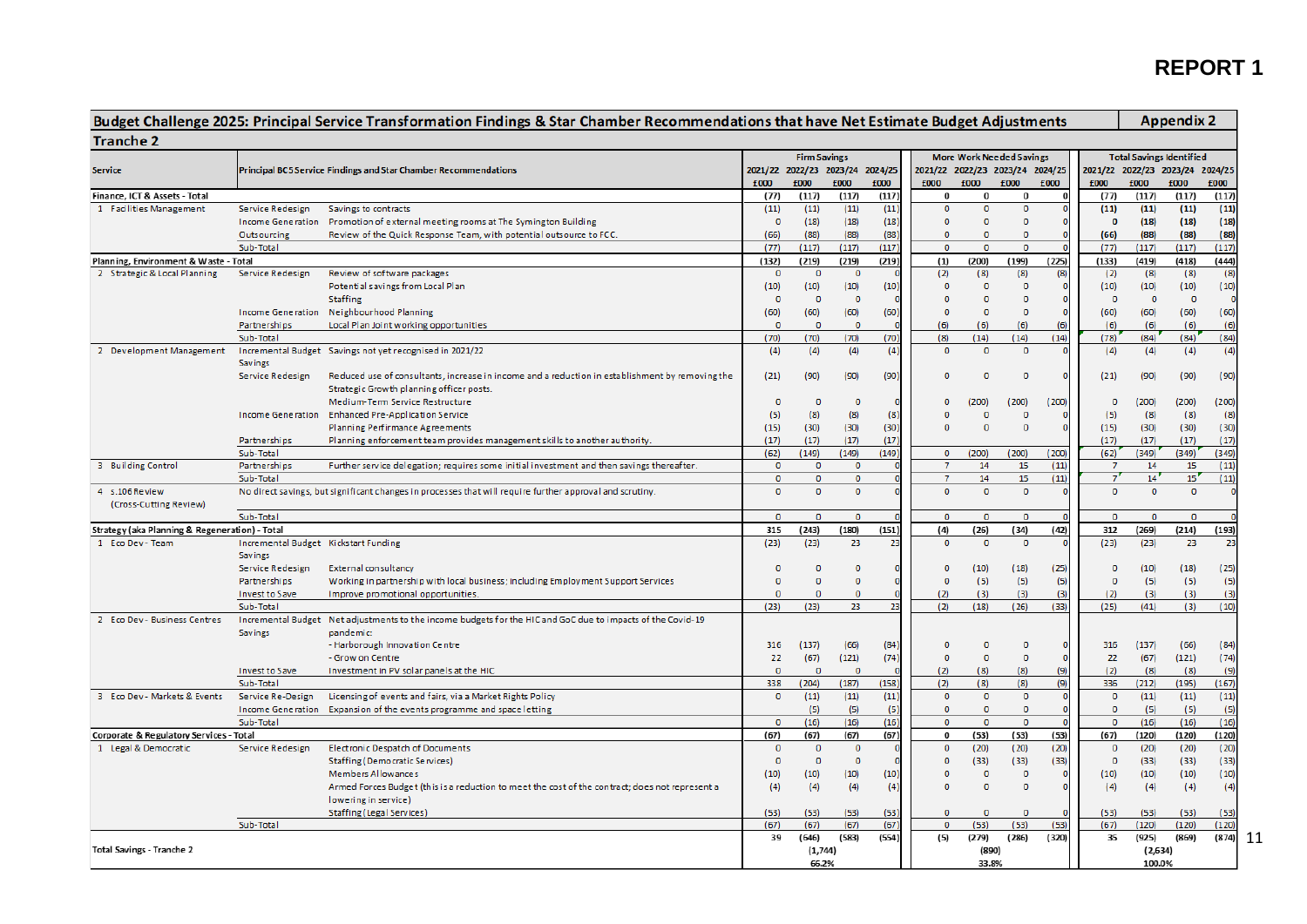| <b>Tranche 3</b>                                    |                          |                                                                                                            |                                 |                   |                   |       |          |                                 |                                 |                                 |          |                                 |          |       |
|-----------------------------------------------------|--------------------------|------------------------------------------------------------------------------------------------------------|---------------------------------|-------------------|-------------------|-------|----------|---------------------------------|---------------------------------|---------------------------------|----------|---------------------------------|----------|-------|
|                                                     |                          |                                                                                                            | <b>Firm Savings</b>             |                   |                   |       |          | <b>More Work Needed Savings</b> |                                 | <b>Total Savings Identified</b> |          |                                 |          |       |
| Service                                             |                          | <b>Principal BC5 Service Findings and Star Chamber Recommendations</b>                                     | 2021/22 2022/23 2023/24 2024/25 |                   |                   |       |          |                                 | 2021/22 2022/23 2023/24 2024/25 |                                 |          | 2021/22 2022/23 2023/24 2024/25 |          |       |
|                                                     |                          |                                                                                                            | £000                            | $\mathbf{F}$ £000 | $\mathbf{F}$ £000 | £000  | £000     | £000                            | £000<br>£000                    | £000                            |          | £000                            | £000     | £000  |
| Finance, ICT & Assets - Total                       |                          |                                                                                                            | (52)                            | (242)             | (344)             | (344) | n        | $\mathbf{0}$                    | $\Omega$                        |                                 | (52)     | (242)                           | (344)    | (344) |
| 1 Finance                                           | Service Redesign         | Establishment changes following finance system review.                                                     |                                 | (78)              | (78)              | (78)  | $\Omega$ | $\mathbf{0}$                    | $\Omega$                        |                                 | $\Omega$ | (78)                            | (78)     | (78)  |
|                                                     |                          | Small procedural changes.                                                                                  | (3)                             | (12)              | (12)              | (12)  |          |                                 |                                 |                                 | (3)      | (12)                            | (12)     | (12)  |
|                                                     |                          | Completion of new "Purchase to Pay" system and review of staff establishment.                              |                                 | (40)              | (40)              | (40)  |          |                                 | $\Omega$                        |                                 |          | (40)                            | (40)     | (40)  |
|                                                     |                          | Insurance & banking retender (nil savings identified as yet).                                              |                                 | $\Omega$          | $\Omega$          |       |          |                                 |                                 |                                 |          | $\Omega$                        |          |       |
|                                                     | <b>Income Generation</b> | Increase fees for accountancy/payroll support to third parties.                                            |                                 | (2)               | (2)               | (2)   |          |                                 |                                 |                                 |          | (2)                             | (2)      | (2)   |
|                                                     | Outsourcing              | Review of the Quick Response Team, with potential outsource to FCC.                                        |                                 | $\Omega$          |                   |       |          |                                 |                                 |                                 |          | $\Omega$                        |          |       |
|                                                     | Sub-Total                |                                                                                                            | (3)                             | (132)             | (132)             | (132) | $\Omega$ | $\mathbf{0}$                    | $\Omega$                        |                                 | (3)      | (132)                           | (132)    | (132) |
| 2 Assets                                            | Service Redesign         | Savings from Establishment Review                                                                          |                                 | (125)             | (125)             | (125) | $\Omega$ | $\Omega$                        | $\Omega$                        |                                 | $\Omega$ | (125)                           | (125)    | (125) |
|                                                     |                          | Review of software packages to support asset management and finance intergration.                          |                                 | $\Omega$          |                   |       |          |                                 | $\Omega$                        |                                 |          |                                 |          |       |
|                                                     |                          | Saving Set-Aside; earmarking to reserves as a:                                                             |                                 |                   |                   |       |          |                                 |                                 |                                 |          |                                 |          |       |
|                                                     |                          | - One-off contribution towards the purchase of a Combinsed Asset & Finance software packages.              |                                 | 50                |                   |       |          |                                 |                                 |                                 |          | 50                              |          |       |
|                                                     |                          | - Annual contribution towards a Property Development Fund.                                                 |                                 | 50                | 50                | 50    |          |                                 |                                 |                                 |          | 50                              | 50       | 50    |
|                                                     |                          | - Annual contribution towards software licence for Combined Asset & Finance software package.              |                                 | $\Omega$          | 10                | 10    |          |                                 | $\Omega$                        |                                 |          | $\Omega$                        | 10       | 10    |
|                                                     | Sub-Total                |                                                                                                            | $\Omega$                        | (25)              | (65)              | (65)  | $\Omega$ | $\Omega$                        | $\Omega$                        |                                 | $\Omega$ | (25)                            | (65)     | (65)  |
| $3$ ICT                                             | Service Redesign         | Enterprise Architecture Re-Design                                                                          | (31)                            | (31)              | (91)              | (91)  | $\Omega$ | $\Omega$                        | $\Omega$                        |                                 | (31)     | (31)                            | (91)     | (91)  |
|                                                     |                          | <b>Application Refresh</b>                                                                                 | (18)                            | (36)              | (36)              | (36)  |          |                                 | $\Omega$                        |                                 | (18)     | (36)                            | (36)     | (36)  |
|                                                     |                          | <b>Team Restructure</b>                                                                                    |                                 | (18)              | (20)              | (20)  |          |                                 |                                 |                                 |          | (18)                            | (20)     | (20)  |
|                                                     | Sub-Total                |                                                                                                            | (49)                            | (85)              | (147)             | (147) | $\Omega$ | $\Omega$                        | $\Omega$                        |                                 | (49)     | (85)                            | (147)    | (147) |
| Leicestershire Revenues &                           |                          | Numerous recommendations, but as none can be agreed without the Partnership agreeing, no savings included. | $\Omega$                        | $\Omega$          | $\Omega$          |       | $\Omega$ | $\Omega$                        | $\Omega$                        |                                 | $\Omega$ | $\Omega$                        | $\Omega$ |       |
| <b>Benefits Partnership</b>                         | Sub-Total                |                                                                                                            | $\Omega$                        | $\Omega$          | $\Omega$          |       | $\Omega$ | $\Omega$                        | $\Omega$                        |                                 | $\Omega$ | $\Omega$                        | $\Omega$ |       |
| <b>Wellbeing, Communities &amp; Housing - Total</b> |                          |                                                                                                            | 216                             | 54                | (46)              | (86)  | 0        | $\mathbf{0}$                    | $\mathbf{0}$                    |                                 | 216      | 54                              | (46)     | (86)  |
| 1 Health & Well-Being                               | Income Generation        | Income from outreach classes and contactless payments.                                                     | (37)                            | (21)              | (21)              | (21)  | $\Omega$ | $\Omega$                        | $\Omega$                        |                                 | (37)     | (21)                            | (21)     | (21)  |
|                                                     | Partnerships             | Review partnership working with other Leicestershire local authorities.                                    |                                 | (25)              | (25)              | (25)  |          |                                 |                                 |                                 |          | (25)                            | (25)     | (25)  |
|                                                     | Outsourcing              | Leisure services contract                                                                                  | 253                             | 100               | C                 |       |          |                                 |                                 |                                 | 253      | 100                             |          |       |
|                                                     |                          | Outsourcing health and wellbeing to leisure service provider.                                              |                                 | $\Omega$          | $\Omega$          | (40)  |          |                                 |                                 |                                 |          | $\Omega$                        |          | (40)  |
|                                                     | Sub-Total                |                                                                                                            | 216                             | 54                | (46)              | (86)  | $\Omega$ | $\Omega$                        | $\Omega$                        |                                 | 216      | 54                              | (46)     | (86)  |
| Strategy (aka Planning & Regeneration) - Total      |                          |                                                                                                            | (5)                             | (5)               | (5)               | (5)   | 0        | $\mathbf 0$                     | 0                               |                                 | (5)      | (5)                             | (5)      | (5)   |
| 1 Communications                                    | Service Redesign         | Reduction in supplies and services budget                                                                  | (5)                             | (5)               | (5)               | (5)   | $\Omega$ | $\Omega$                        | $\mathbf{0}$                    |                                 | (5)      | (5)                             | (5)      | (5)   |
|                                                     | Sub-Total                |                                                                                                            | (5)                             | (5)               | (5)               | (5)   | $\Omega$ | $\Omega$                        | $\Omega$                        |                                 | (5)      | (5)                             | (5)      | (5)   |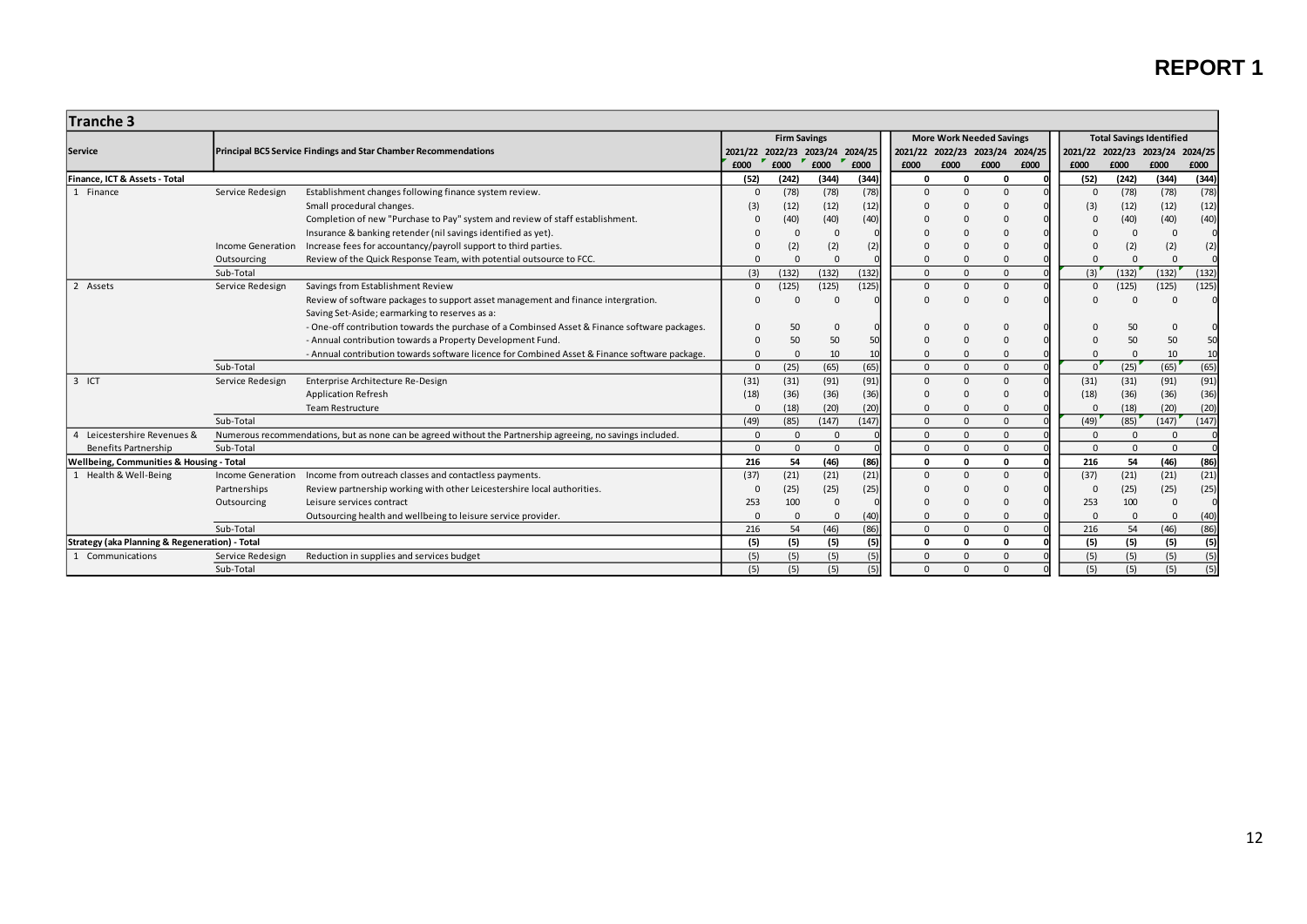| Tranche 3                                          |                             |                                                                                    |                     |                                 |              |          |                         |                                 |                                                                    |       |                                 |                     |                |          |
|----------------------------------------------------|-----------------------------|------------------------------------------------------------------------------------|---------------------|---------------------------------|--------------|----------|-------------------------|---------------------------------|--------------------------------------------------------------------|-------|---------------------------------|---------------------|----------------|----------|
|                                                    |                             | <b>Firm Savings</b>                                                                |                     |                                 |              |          |                         |                                 | <b>Total Savings Identified</b><br><b>More Work Needed Savings</b> |       |                                 |                     |                |          |
| <b>Service</b>                                     |                             | <b>Principal BC5 Service Findings and Star Chamber Recommendations</b>             |                     | 2021/22 2022/23 2023/24 2024/25 |              |          |                         | 2021/22 2022/23 2023/24 2024/25 |                                                                    |       | 2021/22 2022/23 2023/24 2024/25 |                     |                |          |
|                                                    |                             |                                                                                    | £000                | £000                            | £000         | £000     | £000                    | ×<br>£000                       | £000                                                               | £000  | £000                            | £000                | £000           | £000     |
| <b>Corporate &amp; Regulatory Services - Total</b> |                             |                                                                                    | (210)               | (327)                           | (341)        | (352)    | 0                       | (98)                            | (114)                                                              | (129) | (210)                           | (425)               | (455)          | (481)    |
| 1 Regulatory                                       | Service Redesign            | Change to work rostering                                                           | (2)                 | (3)                             | (3)          | (3)      | $\Omega$                | $\mathbf 0$                     | $\mathbf 0$                                                        |       | (2)                             | (3)                 | (3)            | (3)      |
|                                                    |                             | <b>Staff Restructure</b>                                                           | (2)                 | (3)                             | (3)          | (3)      | $\Omega$                | $\mathbf 0$                     | $\mathbf 0$                                                        |       | (2)                             | (3)                 | (3)            | (3)      |
|                                                    |                             | Review of air quality monitoring processes (does not reduce air quality monitoring | (4)                 | (4)                             | (4)          | (4)      | $\Omega$                | $\Omega$                        | $\mathbf 0$                                                        |       | (4)                             | (4)                 | (4)            | (4)      |
|                                                    | <b>Income Generation</b>    | Review of enforcement to include financial penalties.                              | $\Omega$            | (2)                             | (2)          | (2)      | $\Omega$                | $\mathbf{0}$                    | $\Omega$                                                           |       | $\overline{0}$                  | (2)                 | (2)            | (2)      |
|                                                    | Outsourcing                 | Capitalisation of Lightbulb budget                                                 | (15)                | (15)                            | (15)         | (15)     | $\Omega$                | $\mathsf 0$                     | $\mathbf 0$                                                        |       | (15)                            | (15)                | (15)           | (15)     |
|                                                    | Sub-Total                   |                                                                                    | (23)                | (27)                            | (27)         | (27)     | $\Omega$                | $\mathbf{0}$                    | $\Omega$                                                           |       | (23)                            | (27)                | (27)           | (27)     |
| 2 Enforcement (cross-cutting)                      | Service Redesign            | Application of Netcall and App development to introduce "self-service" approach.   | $\mathbf 0$         | $\mathbf 0$                     | $\mathsf 0$  |          | $\Omega$                | (35)                            | (35)                                                               | (35)  | $\overline{0}$                  | (35)                | (35)           | (35)     |
|                                                    | Partnerships                | Development of service catalogue to devolve to parish councils.                    | $\mathsf 0$         | $\mathbf 0$                     | $\mathsf 0$  |          | $\mathbf 0$             | (40)                            | (40)                                                               | (40)  | $\mathbf 0$                     | (40)                | (40)           | (40)     |
|                                                    | Sub-Total                   |                                                                                    | $\mathbf{0}$        | $\mathbf{0}$<br>(41)            | $\mathbf 0$  |          | $\mathbf 0$<br>$\Omega$ | (75)<br>$\mathbf{0}$            | (75)<br>$\mathbf{0}$                                               | (75)  | $\mathfrak{o}$                  | (75)                | (75)           | (75)     |
| 3 Corporate Services                               | <b>Incremental Budget</b>   | Estabishment change reflecting flexibile retirement.                               | (31)                |                                 | (41)         | (41)     |                         |                                 |                                                                    |       | (31)                            | (41)                | (41)           | (41)     |
|                                                    | Savings<br>Service Redesign | Electoral Registration, various reductions in budgets.                             |                     |                                 |              | (15)     | $\Omega$                | $\mathbf 0$                     | $\Omega$                                                           |       |                                 |                     |                | (15)     |
|                                                    |                             | Electoral Registration, reduction in establishment.                                | (15)<br>$\mathsf 0$ | (15)<br>(18)                    | (15)<br>(18) | (18)     | $\Omega$                | $\mathbf 0$                     | $\Omega$                                                           |       | (15)<br>$\overline{0}$          | (15)<br>(18)        | (15)<br>(18)   | (18)     |
|                                                    |                             | CMT Support, reduction in establishment.                                           | (16)                | (66)                            | (66)         | (66)     | $\Omega$                | $\mathbf 0$                     | $\mathbf 0$                                                        |       | (16)                            | (66)                | (66)           | (66)     |
|                                                    |                             | Reduction in corporate printing and stationery.                                    | (15)                | (15)                            | (15)         | (15)     | $\Omega$                | $\mathbf 0$                     | $\Omega$                                                           |       | (15)                            | (15)                | (15)           | (15)     |
|                                                    |                             | Reduction in Multi-Functional Devices (printers)                                   | $\overline{0}$      | $\mathbf 0$                     | (5)          | (5)      | $\Omega$                | $\mathbf 0$                     | $\mathbf 0$                                                        |       | $\overline{0}$                  | $\mathsf 0$         | (5)            | (5)      |
|                                                    |                             | Information Governance, reduction in establishment.                                | (13)                | (25)                            | (25)         | (25)     | $\Omega$                | $\mathbf 0$                     | $\mathbf 0$                                                        |       | (13)                            | (25)                | (25)           | (25)     |
|                                                    | <b>Income Generation</b>    | Land Charges, increase in income budget (current income > budget)                  | (40)                | (40)                            | (40)         | (40)     | $\Omega$                | $\mathbf{0}$                    | $\Omega$                                                           |       | (40)                            | (40)                | (40)           | (40)     |
|                                                    | Sub-Total                   |                                                                                    | (130)               | (220)                           | (225)        | (225)    | $\Omega$                | $\mathbf 0$                     | $\Omega$                                                           |       | (130)                           | (220)               | (225)          | (225)    |
| 4 Lifeline & Commissioning                         | Service Redesign            | Lifeline Operations Review; including potential digitalisation.                    | $\Omega$            | (5)                             | (5)          | (10)     | $\Omega$                | $\mathbf{0}$                    | $\Omega$                                                           |       | $\overline{0}$                  | (5)                 | (5)            | (10)     |
|                                                    |                             | CCTV; maintenane review.                                                           | (15)                | (26)                            | (26)         | (26)     | $\Omega$                | $\mathbf 0$                     | $\mathbf 0$                                                        |       | (15)                            | (26)                | (26)           | (26)     |
|                                                    |                             | Income Generation Lifeline marketing review.                                       | (22)                | (32)                            | (38)         | (44)     | $\Omega$                | $\mathbf 0$                     | $\mathbf 0$                                                        |       | (22)                            | (32)                | (38)           | (44)     |
|                                                    |                             | Lifeline full cost recovery.                                                       | $\Omega$            | (2)                             | (2)          | (2)      | $\Omega$                | $\mathbf 0$                     | $\mathsf{O}$                                                       |       | $\mathbf 0$                     | (2)                 | (2)            | (2)      |
|                                                    | Sub-Total                   |                                                                                    | (37)                | (65)                            | (71)         | (82)     | $\Omega$                | $\mathbf 0$                     | $\Omega$                                                           |       | (37)                            | (65)                | (71)           | (82)     |
| 5 Human Resources                                  |                             | Incremental Budget Estabishment change reflecting flexibile retirement.            | (20)                | (20)                            | (20)         | (20)     | $\Omega$                | $\mathbf 0$                     | $\Omega$                                                           |       | (20)                            | (20)                | (20)           | (20)     |
|                                                    | Savings                     |                                                                                    |                     |                                 |              |          |                         |                                 |                                                                    |       |                                 |                     |                |          |
|                                                    | Service Redesign            | Establishment changes.                                                             | $\Omega$            | $\mathbf 0$                     | $\mathbf{0}$ |          | 0                       | $\mathbf 0$                     | (16)                                                               | (31)  | $\overline{0}$                  | $\mathbf 0$         | (16)           | (31)     |
|                                                    | Invest to Save              | iTrent HR Case Management; Self-service.                                           | $\Omega$            | $\overline{2}$                  | $\mathbf{1}$ |          | $\Omega$                | $\mathbf{0}$                    | $\overline{0}$                                                     |       | $\mathbf 0$                     | $\overline{2}$      | -1             |          |
|                                                    | Sub-Total                   |                                                                                    | (20)                | (18)                            | (19)         | (19)     | $\mathbf{0}$            | $\mathsf 0$                     | (16)                                                               | (31)  | (20)                            | (18)                | (35)           | (50)     |
| 6 Human Resources (cross-                          | Service Redesign            | Working from Home; impact of new ways of working.                                  | $\Omega$            | $\Omega$                        | $\Omega$     |          | $\Omega$                | (10)                            | (10)                                                               | (10)  | $\Omega$                        | (10)                | (10)           | (10)     |
| cutting)                                           |                             | Subscriptions & Professional Fees; review os all such fees.                        | $\Omega$            | $\Omega$                        | $\Omega$     |          | $\Omega$                | (8)                             | (8)                                                                | (8)   | $\mathsf 0$                     | (8)                 | (8)            | (8)      |
|                                                    |                             | Annual Allowances; car expenses.                                                   | $\mathbf 0$         | 0                               | $\mathsf 0$  |          | 0                       | (5)                             | (5)                                                                | (5)   | $\mathsf 0$                     | (5)                 | (5)            | (5)      |
|                                                    | Invest to Save              | Social Media Training.                                                             | $\Omega$            | $\overline{3}$                  | $\mathbf{1}$ |          | $\Omega$                | $\mathbf{0}$                    | $\overline{0}$                                                     |       | $\mathbf{0}$                    | $\overline{3}$      | $\overline{1}$ |          |
|                                                    | Sub-Total                   |                                                                                    | $\Omega$            | $\overline{3}$                  | $\mathbf{1}$ |          | $\mathbf{0}$            | (23)                            | (23)                                                               | (23)  | $\overline{0}$                  | (20)                | (22)           | (22)     |
|                                                    |                             |                                                                                    | (51)                | (520)                           | (736)        | (787)    | 0                       | (98)                            | (114)                                                              | (129) | (51)                            | (618)               | (850)          | (916)    |
| <b>Total Savings - Tranche 3</b>                   |                             |                                                                                    |                     | (2,094)                         |              |          |                         | (340)                           |                                                                    |       |                                 | (2, 434)            |                |          |
|                                                    |                             |                                                                                    |                     | 86.0%                           |              |          |                         | 14.0%                           |                                                                    |       |                                 | 100.0%              |                |          |
|                                                    |                             |                                                                                    |                     |                                 |              |          |                         |                                 |                                                                    |       |                                 |                     |                |          |
| <b>Total Savings for BC25 Programme</b>            |                             |                                                                                    |                     |                                 |              |          |                         |                                 |                                                                    |       |                                 |                     |                |          |
| Tranche 1                                          |                             |                                                                                    | (751)               | (1,033)                         | (1, 305)     | (1, 305) |                         |                                 |                                                                    |       | (751)                           | (1,033)             | (1, 305)       | (1, 305) |
|                                                    |                             |                                                                                    |                     |                                 |              |          |                         |                                 |                                                                    |       |                                 |                     |                |          |
| Tranche 2                                          |                             |                                                                                    | 39                  | (646)                           | (583)        | (554)    | (5)                     | (279)                           | (286)                                                              | (320) | 35                              | (925)               | (869)          | (874)    |
| Tranche 3                                          |                             |                                                                                    | (51)                | (520)                           | (736)        | (787)    | $\mathbf 0$             | (98)                            | (114)                                                              | (129) | (51)                            | (618)               | (850)          | (916)    |
|                                                    |                             |                                                                                    | (12)                | (1, 166)                        | (1, 319)     | (1, 341) | (5)                     | (377)                           | (400)                                                              | (449) | (17)                            | $(1,543)$ $(1,719)$ |                | (1,790)  |
|                                                    |                             |                                                                                    |                     | (3,838)                         |              |          |                         | (1, 229)                        |                                                                    |       |                                 | (5,067)             |                |          |
| <b>Total Savings</b>                               | Per Annum                   |                                                                                    | (763)               | (2, 199)                        | (2,624)      | (2,646)  | (5)                     | (377)                           | (400)                                                              | (449) | (768)                           | (2,576)             | (3,024)        | (3,095)  |
|                                                    | <b>Over MTFS</b>            |                                                                                    |                     | (8.232)                         |              |          |                         | (1, 229)                        |                                                                    |       |                                 | (9.461)             |                |          |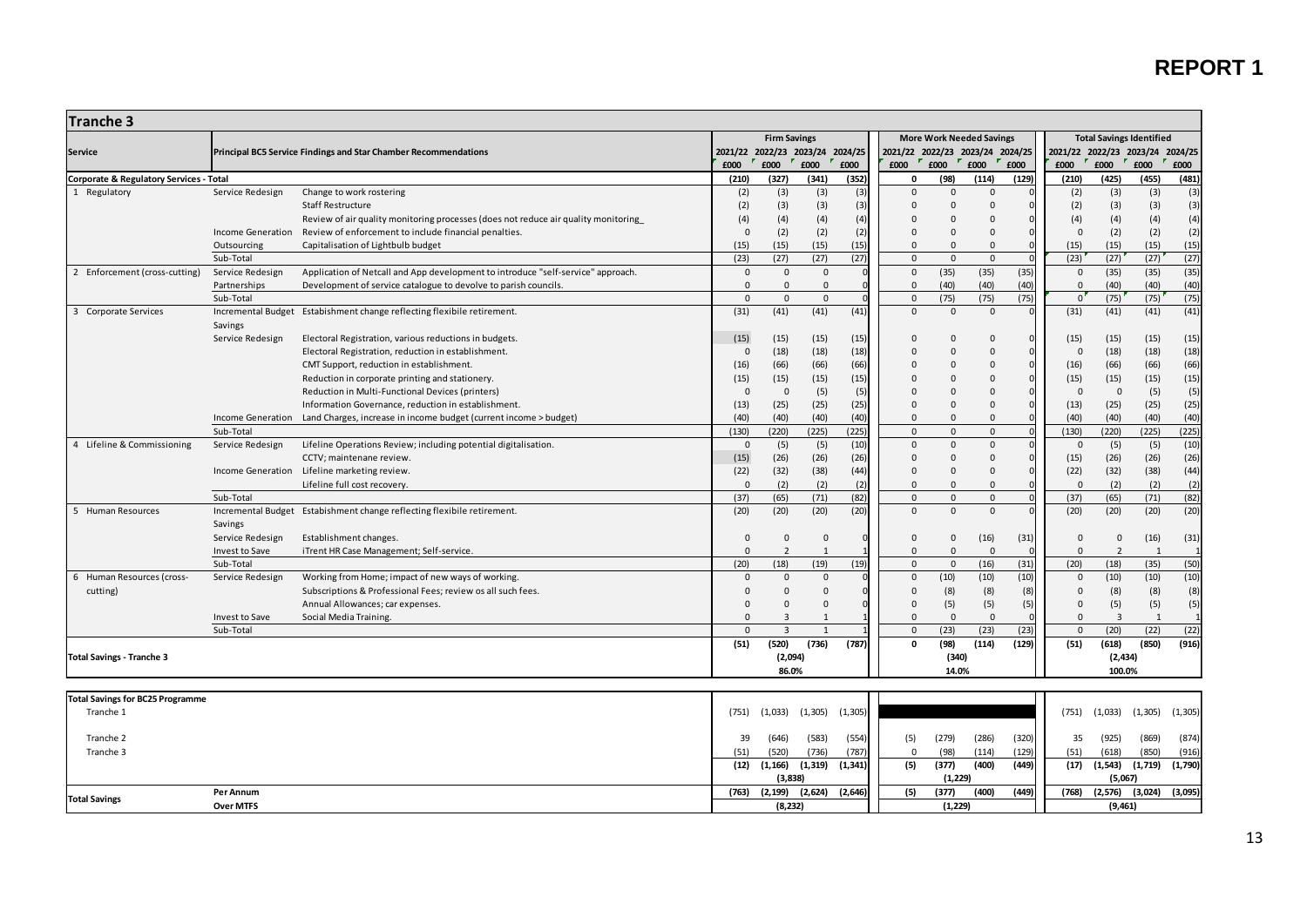| 2021/22 Revenue Forecast Outturn and Variance Analysis by Portfolio & Director Service<br>Categorisation |                                                            |                                   |                                                       |                                                       |                                                       |                                                           |                                  |                                                       |                              |                                    |                    |                 |
|----------------------------------------------------------------------------------------------------------|------------------------------------------------------------|-----------------------------------|-------------------------------------------------------|-------------------------------------------------------|-------------------------------------------------------|-----------------------------------------------------------|----------------------------------|-------------------------------------------------------|------------------------------|------------------------------------|--------------------|-----------------|
| 2020/21<br>Outturn<br>£000                                                                               | <b>Service Analysis - BY</b><br><b>PORTFOLIO</b>           | Original<br><b>Budget</b><br>£000 | <b>BC25:</b><br>ranche 2<br>"Firm<br>Savings"<br>£000 | <b>BC25:</b><br>ranche 3<br>"Firm<br>Savings"<br>£000 | Approved<br><b>Budget</b><br><b>Increases</b><br>£000 | <b>Virements</b><br>& Reserve<br><b>Movements</b><br>£000 | Updated<br><b>Budget</b><br>£000 | <b>Forecast</b><br><b>Actual</b><br>Quarter 1<br>£000 | <b>CV19</b><br>Spend<br>£000 | <b>Forecast</b><br>Outturn<br>£000 | Variance<br>£000   |                 |
|                                                                                                          |                                                            |                                   |                                                       |                                                       |                                                       |                                                           |                                  |                                                       |                              |                                    |                    |                 |
|                                                                                                          | 3,289 Finance                                              | 2,730                             | 327                                                   | (48)                                                  | $\mathbf 0$                                           | 3                                                         | 3,012                            | 3,049                                                 | (66)                         | 2,983                              | (29)               | $-1%$           |
|                                                                                                          | 5,376 Planning, Environment & Waste                        | 5,342                             | (199)                                                 | $\mathbf 0$                                           | $\mathbf 0$                                           | (3)                                                       | 5,140                            | 5,160                                                 | $\mathbf 0$                  | 5,160                              | 20                 | 0.4%            |
|                                                                                                          | 1,159 Wellbeing, Communities & Housing                     | 1,134                             | 0                                                     | (48)                                                  | 245                                                   | 10                                                        | 1,341                            | 1,286                                                 | (11)                         | 1,275                              | (66)               | $-4.9%$         |
|                                                                                                          | 399 Strategy (aka Planning & Regeneration)                 | 723                               | (23)                                                  | (5)                                                   | $\mathbf 0$                                           | 246                                                       | 941                              | 1,006                                                 | (78)                         | 928                                | (13)               | $-1.4%$         |
|                                                                                                          | 3,372 Corporate & Regulatory Services                      | 2,366                             | (66)                                                  | (195)                                                 | 0                                                     | 34                                                        | 2,139                            | 2,342                                                 | (115)                        | 2,227                              | 88                 | 4.1%            |
|                                                                                                          |                                                            | (54)                              |                                                       |                                                       | 0                                                     | $\mathbf{0}$                                              | (54)                             | 118                                                   | $\Omega$                     | 118                                | 172                | $-318.5%$       |
|                                                                                                          | O Contingency (including Pay/Services/FCC<br>Inflation)    |                                   |                                                       |                                                       |                                                       |                                                           |                                  |                                                       |                              |                                    |                    |                 |
|                                                                                                          |                                                            |                                   |                                                       |                                                       |                                                       |                                                           |                                  |                                                       |                              |                                    |                    |                 |
|                                                                                                          | 13,595 Net Direct Cost of Services                         | 12,241                            | 39<br>$\mathbf{0}$                                    | (296)<br>C                                            | 245<br>$\mathbf 0$                                    | 290<br>$\Omega$                                           | 12.519                           | 12,961                                                | (270)<br>$\Omega$            | 12,691                             | 172<br>$\mathbf 0$ | 1.4%            |
|                                                                                                          | 820 Capital Financing<br>14,415 Net Expenditure            | 857<br>13,098                     | 39                                                    | (296)                                                 | 245                                                   | <b>290</b>                                                | 857<br>13.376                    | 857<br>13,818                                         | (270)                        | 857<br>13,548                      | 172                | 0.0%<br>1.3%    |
|                                                                                                          |                                                            |                                   |                                                       |                                                       |                                                       |                                                           |                                  |                                                       |                              |                                    |                    |                 |
| 2020/21<br>Outturn                                                                                       | <b>Service Analysis - BY</b><br><b>DIRECTOR</b>            | Original<br><b>Budget</b>         | <b>BC25:</b><br>Tranche 2                             | <b>BC25:</b><br>Tranche 3                             | <b>Approved</b><br><b>Budget</b><br><b>Increases</b>  | <b>Virements</b><br>& Reserve<br><b>Movements</b>         | Updated<br><b>Budget</b>         | <b>Forecast</b><br><b>Actual</b><br>Quarter 1         | <b>CV19</b><br>Spend         | <b>Forecast</b><br>Outturn         | Variance           |                 |
| £000                                                                                                     |                                                            | £000                              | £000                                                  | £000                                                  | £000                                                  | £000                                                      | £000                             | £000                                                  | £000                         | £000                               | £000               |                 |
|                                                                                                          |                                                            |                                   |                                                       |                                                       |                                                       |                                                           |                                  |                                                       |                              |                                    |                    |                 |
|                                                                                                          | 293 Chief Executive                                        | 301                               | $\mathbf 0$                                           | $\Omega$                                              | 0                                                     | (78)                                                      | 223                              | 221                                                   | $\Omega$                     | 221                                | (2)                | $-1%$           |
|                                                                                                          | 1,561 Deputy Chief Executive                               | 1,197                             | 315                                                   | (130)                                                 | 0                                                     | 163                                                       | 1,545                            | 1,647                                                 | (61)                         | 1,586                              | 41                 | 2.7%            |
|                                                                                                          | 2,011 Governance                                           | 975                               | (66)                                                  | (80)                                                  | 0<br>$\mathbf 0$                                      | (6)                                                       | 823                              | 950                                                   | (115)                        | 835                                | 12                 | 1.5%            |
|                                                                                                          | 2,637 Finance & Assets<br>6,028 Communities                | 2,845<br>5,930                    | (77)<br>$\Omega$                                      | (48)<br>(38)                                          | 245                                                   | 175<br>10                                                 | 2,895<br>6,147                   | 3,170<br>6,063                                        | (83)<br>(11)                 | 3,087<br>6,052                     | 192<br>(95)        | 6.6%<br>$-1.5%$ |
|                                                                                                          | 1,065 Planning                                             | 993                               | (133)                                                 |                                                       | $\mathbf 0$                                           | 26                                                        | 886                              | 910                                                   |                              | 910                                | 24                 | 2.7%            |
|                                                                                                          | 13,595 Net Direct Cost of Services                         | 12,241                            | 39                                                    | (296)                                                 | 245                                                   | 290                                                       | 12,519                           | 12,961                                                | (270)                        | 12,691                             | 172                | 1.4%            |
|                                                                                                          | 820 Capital Financing                                      | 857                               | $\mathbf{0}$                                          |                                                       | $\mathbf 0$                                           | $\Omega$                                                  | 857                              | 857                                                   |                              | 857                                | $\Omega$           | 0.0%            |
|                                                                                                          | 14,415 Net Expenditure                                     | 13,098                            | 39                                                    | (296)                                                 | 245                                                   | 290                                                       | 13.376                           | 13,818                                                | (270)                        | 13,548                             | 172                | 1.3%            |
|                                                                                                          |                                                            |                                   |                                                       |                                                       |                                                       |                                                           |                                  |                                                       |                              |                                    |                    |                 |
| 2020/21                                                                                                  |                                                            | Original                          | <b>BC25:</b>                                          | <b>BC25:</b>                                          | Approved                                              | <b>Virements</b>                                          | Updated                          | <b>Forecast</b>                                       | <b>CV19</b>                  | <b>Forecast</b>                    | Variance           |                 |
| Outturn                                                                                                  | <b>Reconciliation to Council Tax</b>                       | <b>Budget</b>                     | Tranche 2                                             | Tranche 3                                             | <b>Budget</b>                                         | & Reserve                                                 | <b>Budget</b>                    | <b>Actual</b>                                         | Spend                        | Outturn                            |                    |                 |
| £000                                                                                                     | Requirement                                                | £000                              | £000                                                  | £000                                                  | <b>Increases</b><br>£000                              | <b>Movements</b><br>£000                                  | £000                             | Quarter 1<br>£000                                     |                              | £000                               | £000               |                 |
|                                                                                                          |                                                            |                                   |                                                       |                                                       |                                                       |                                                           |                                  |                                                       | £000                         |                                    |                    |                 |
|                                                                                                          | 14,415 Net Expenditure<br>Contributions to/(from) Reserves | 13,098                            | 39                                                    | (296)                                                 | 245                                                   | 290                                                       | 13,376                           | 13,818                                                | (270)                        | 13,548                             | 172                | 1.3%            |
| (854)                                                                                                    | - General Reserves                                         | (1, 935)                          | (39)                                                  | 296                                                   | (245)                                                 | (327)                                                     | (2, 250)                         | (2,906)                                               |                              | (2,758)                            | (508)              | 22.6%           |
| (137)                                                                                                    | - Earmarked Reserves                                       | 2,550                             | 0                                                     | $\mathbf 0$                                           | 0                                                     | $\overline{0}$                                            | 2,550                            | 2,698                                                 | 0                            | 2,550                              | $\Omega$           | 0.0%            |
|                                                                                                          | - Earmarked Reserves - CV19                                | 127                               | 0                                                     | $\mathbf 0$                                           | $\Omega$                                              | $\Omega$                                                  | 127                              | $\Omega$                                              | 270                          | 270                                | 143                | 112.6%          |
| (991)                                                                                                    |                                                            | 742                               | (39)                                                  | 296                                                   | (245)                                                 | (327)                                                     | 427                              | (208)                                                 | 270                          | 62                                 | (365)              | $-85.5%$        |
|                                                                                                          | 13,424 Budget Requirement                                  | 13,840                            | $\mathbf{0}$                                          | $\mathbf 0$                                           | 0                                                     | (37)                                                      | 13,803                           | 13,610                                                | O                            | 13,610                             | (193)              | $-1.4%$         |
| (7, 356)                                                                                                 | Corporate Funding & Grants                                 | (7, 551)                          |                                                       |                                                       |                                                       | 37                                                        | (7, 514)                         | (7, 321)                                              | $\mathbf 0$                  | (7, 321)                           | 193                | $-2.6%$         |
|                                                                                                          | 6,068 Council Tax Requirement                              | 6,289                             |                                                       |                                                       |                                                       | οl                                                        | 6,289                            | 6,289                                                 | o                            | 6,289                              | 0                  | 0.0%            |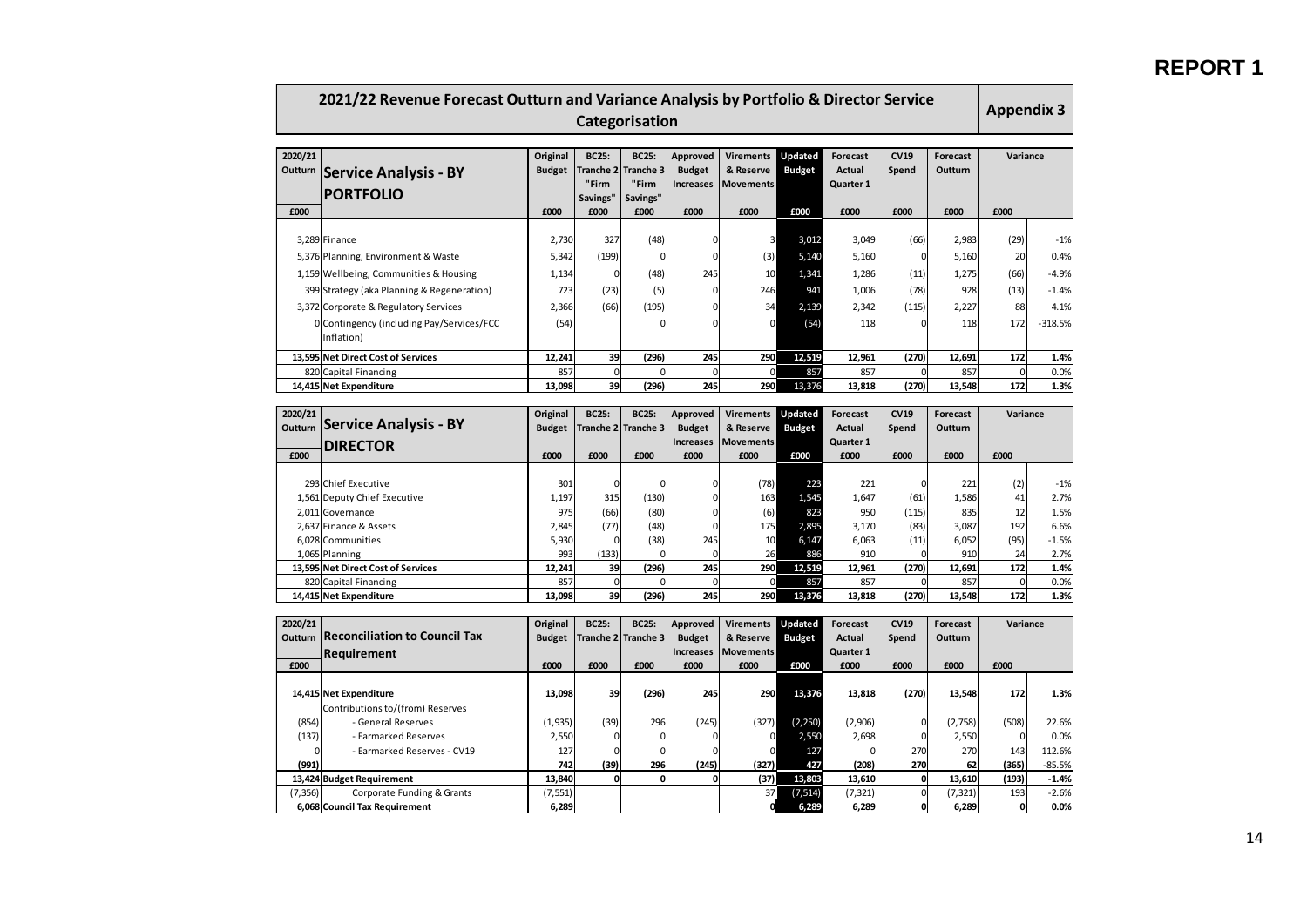# **REPORT 1**

|                       | 2021/22 Reserve Movements                                       |                           | <b>Appendix 3 (continued)</b>                           |                     |
|-----------------------|-----------------------------------------------------------------|---------------------------|---------------------------------------------------------|---------------------|
|                       |                                                                 | Original<br><b>Budget</b> | <b>Updated</b><br><b>CV19</b><br><b>Budget</b><br>Spend | Forecast<br>Outturn |
|                       |                                                                 | £000                      | £000<br>£000                                            | £000                |
|                       | > General Fund (Unallocated) Reserve                            |                           |                                                         |                     |
|                       | b/f                                                             | 2,882                     | 2,882                                                   | 2,882               |
|                       | Cont from/(to) Services                                         | (1,935)                   | (2, 250)                                                | (2,758)             |
|                       | Cont from/(to) Budget Surplus Reserve                           | 1,673                     | 2,043                                                   | 2,532               |
|                       | c/f<br>Net Expenditure                                          | 2,620<br>13,098           | 2,675<br>13,098 Net Exp less CV19 cont.                 | 2,656<br>13,278     |
|                       | Gen Fund Minimum @ 20%                                          | 2,620                     | 2,675                                                   | 2,656               |
| Min Level<br>Reserves | Are Reserves maintained at 20% of Net<br><b>Expenditure</b>     | Yes                       | Yes                                                     | Yes                 |
|                       | > Earmarked Reserves                                            |                           |                                                         |                     |
|                       | <b>Budget Surplus Reserve</b>                                   |                           |                                                         |                     |
|                       | b/f                                                             | O                         |                                                         |                     |
|                       | Cont from/(to) General Fund                                     | (1,673)                   | (2,043)                                                 | (2, 532)            |
|                       | Cont from/(to) Earmarked Reserves<br>c/f                        | 1,673<br>0                | 2,043<br>0                                              | 2,532<br>0          |
|                       | <b>CV19 Internal Recovery Reserve</b>                           |                           |                                                         |                     |
|                       | b/f                                                             | 947                       | 947                                                     | 947                 |
|                       | Cont from/(to) Services                                         | (220)                     | (220)<br>(270)                                          | (270)               |
|                       | Cont from/(to) Corp Funding & Grants                            | 347                       | 347                                                     | 347                 |
|                       | Cont from/(to) Earmarked Reserves                               | 0                         |                                                         |                     |
|                       | c/f                                                             | 1,074                     | 1,074                                                   | 1,024               |
|                       | Projects, Risk & Smoothing Reserve                              |                           |                                                         |                     |
|                       | b/f                                                             | 316                       | 316                                                     | 316                 |
|                       | Cont from/(to) Corp Funding & Grants                            | 1,005                     | 1,005                                                   | 1,005               |
|                       | Cont from/(to) Budget Surplus                                   | (402)                     | (402)                                                   | (402)               |
|                       | <b>Earmarked Reserve</b>                                        |                           |                                                         |                     |
|                       | c/f                                                             | 919                       | 919                                                     | 919                 |
|                       | <b>Capital &amp; Contract Reserve</b><br>b/f                    | 403                       | 403                                                     | 403                 |
|                       | Cont from/(to) Budget Surplus                                   | 0                         |                                                         | 0                   |
|                       | Earmarked Reserve                                               |                           |                                                         |                     |
|                       | c/f                                                             | 403                       | 403                                                     | 403                 |
|                       | <b>Transformation Reserve</b>                                   |                           |                                                         |                     |
|                       | b/f                                                             | 2,000                     | 2,000                                                   | 2,000               |
|                       | Cont from/(to) Budget Surplus<br><b>Earmarked Reserve</b>       | 0                         |                                                         | 0                   |
|                       | c/f                                                             | 2,000                     | 2,000                                                   | 2,000               |
|                       | <b>Community, Economic &amp; Infrastructure Reserve</b>         |                           |                                                         |                     |
|                       | b/f                                                             | 2,411                     | 2,411                                                   | 2,411               |
|                       | Cont from/(to) Corp Funding & Grants                            | 308                       | 308                                                     | 308                 |
|                       | Cont from/(to) Budget Surplus                                   | (1, 271)                  | (1, 271)                                                | (1, 271)            |
|                       | <b>Earmarked Reserve</b>                                        |                           |                                                         |                     |
|                       | c/f                                                             | 1,448                     | 1,448                                                   | 1,448               |
|                       | <b>Commercial Investment Reserve</b>                            |                           |                                                         |                     |
|                       | b/f                                                             | 1,890                     | 1,890                                                   | 1,890               |
|                       | Cont from/(to) Services<br>Cont from/(to) Corp Funding & Grants | (88)<br>1,325             | (88)<br>1,325                                           | (88)<br>1,325       |
|                       |                                                                 |                           |                                                         |                     |
|                       | Cont from/(to) Budget Surplus                                   | 0                         | (370)                                                   | (859)               |
|                       | Earmarked Reserve                                               |                           |                                                         |                     |
|                       | c/f                                                             | 3,127                     | 2,757                                                   | 2,268               |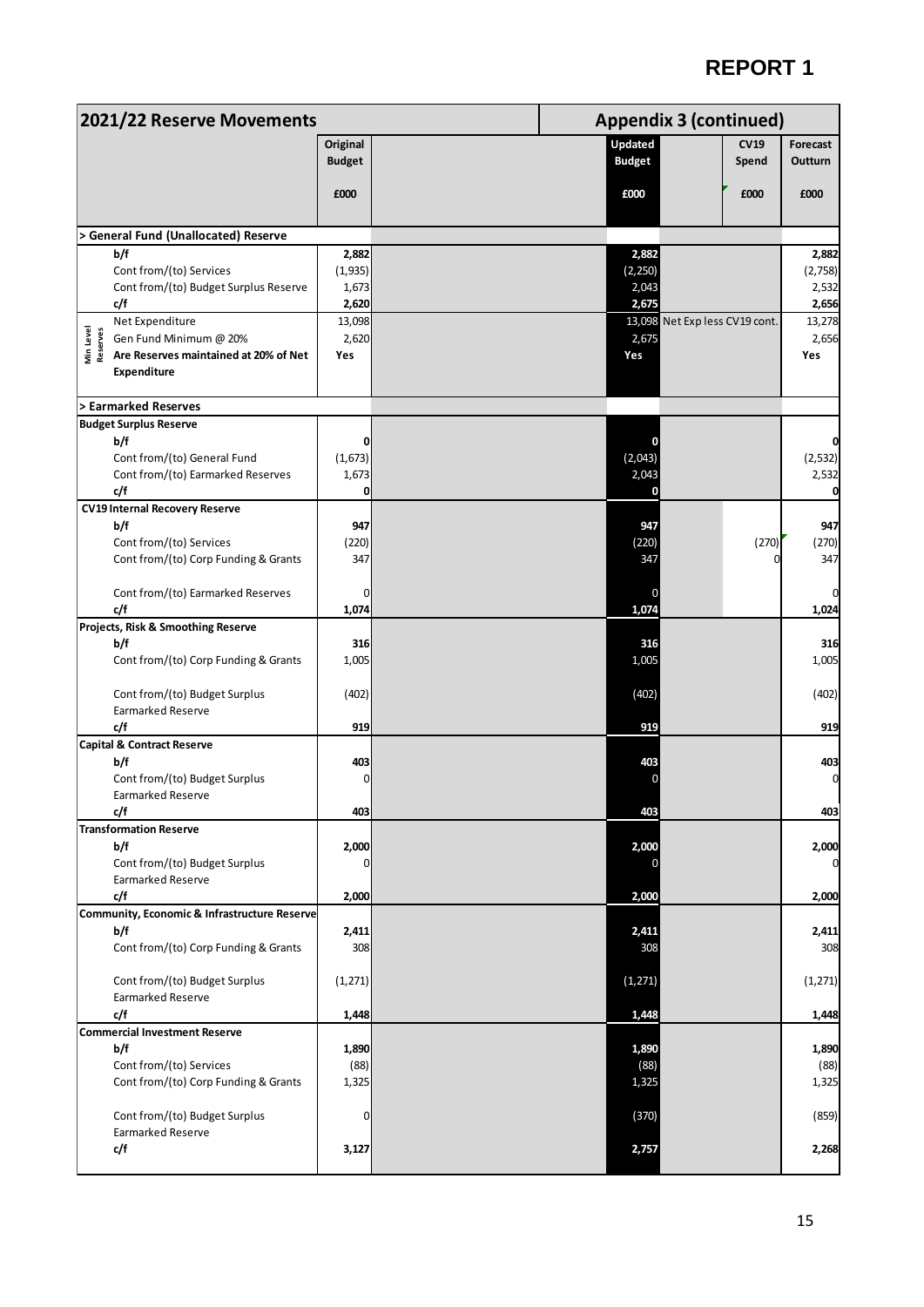#### **NB 1 - Closing Balances 2020/21**

The B/f numbers in the "forecast actual Qtr 1" column represent the closing actual balances from the 31/03/2021 final accounts, translated into the newly approved earmarked reserve categories.

#### **NB 2 - Covid Reliefs**

Business rates income was significantly reduced due to covid reliefs during 2020/21 and therefore HDC received an additional £5.8m in S.31 grants to help cover this loss of business rates income. This additional grant has been transferred to earmarked reserves in 2020/21 to mitigate the increased deficit for 2020/21, that will fall within in 21/22. This £5.8m is shown within the opening balance of the Projects, Risk and Smoothing Reserve and is "not useable" other than to meet the expected NDR loss.

#### **NB 3 - Leisure Support**

In Appendix 2 shows, the net total for BC25, Tranche 3 is £61k; this includes a net cost increase for Leisure Support (the Leisure Support is included within the Health & Well-Being block).

In Appendix 3, for presentation purposes, the BC25 Tranche 3 "Firm Savings" amount has been reduced by the Leisure Support amount and shown under "Approved Budget Increases" as this amount (£245k) has been approved separately by Council.

#### **NB 4 – Categorisation of Savings between Services**

In Appendix 2, the savings are grouped by service reporting lines when the BC25 programme was commissioned.

In Appendix 3, the savings are grouped by respective Portfolio and Director.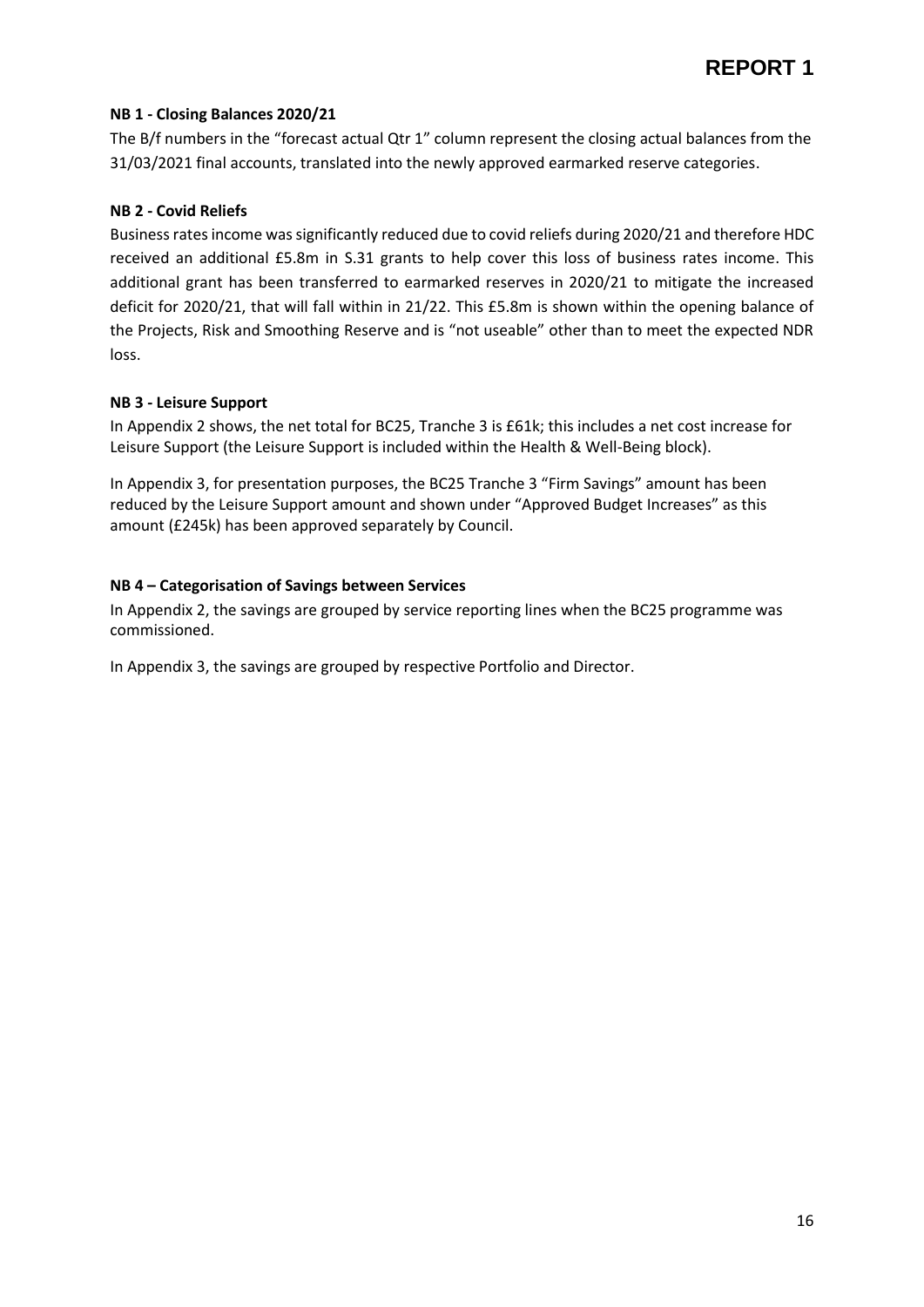**Appendix 4**

# **Commentary on 2021/22 Budget Variances Greater than £25,000, by Director Service Categorisation**

|                                                | <b>Directorate</b> |      | <b>Detailed Service Variance</b>                   |
|------------------------------------------------|--------------------|------|----------------------------------------------------|
| <b>Service</b>                                 | Variance           |      | <b>Commentary</b>                                  |
|                                                | £000               | £000 |                                                    |
| <b>Chief Executive</b>                         | (2)                |      |                                                    |
| Cumulative variances less than £25k            |                    | (2)  |                                                    |
| <b>Deputy Chief Executive</b>                  | 41                 |      |                                                    |
| Cumulative variances less than £25k            |                    |      | 41 The project management costs relating to the    |
|                                                |                    |      | Netcall implementation, current costed to DCE, are |
|                                                |                    |      | expected to be capitalised in due course. At this  |
|                                                |                    |      | time it is difficult to estimate but as the year   |
|                                                |                    |      | progresses it is expected that this variance will  |
|                                                |                    |      | reduce                                             |
| Governance                                     | 12                 |      |                                                    |
| Cumulative variances less than £25k            |                    | 12   |                                                    |
| <b>Finance &amp; Assets</b>                    | 192                |      |                                                    |
| <b>Revenues and Benefits</b>                   |                    |      | (30) E18k saving on partnership budgets plus E12k  |
|                                                |                    |      | expected saving on 20/21 partnership fee           |
| Quick Response Team                            |                    |      | 57 Loss of income following contracting out of     |
|                                                |                    |      | service, there will be some reduced expenditure    |
|                                                |                    |      | in the "customer" cost centres to partly mitigate  |
| Corporate Savings                              |                    |      | 165 Provision for 1.75% pay increase               |
| Cumulative variances less than £25k            |                    | O    |                                                    |
| <b>Communities</b>                             | (95)               |      |                                                    |
| Cumulative variances less than £25k            |                    | (95) |                                                    |
| Planning                                       | 24                 |      |                                                    |
| Cumulative variances less than £25k            |                    | 24   |                                                    |
| <b>Finance &amp; Assets: Capital Financing</b> | 0                  |      |                                                    |
| Cumulative variances less than £25k            |                    | 0    |                                                    |
| <b>Net Expenditure</b>                         | 172                | 172  |                                                    |